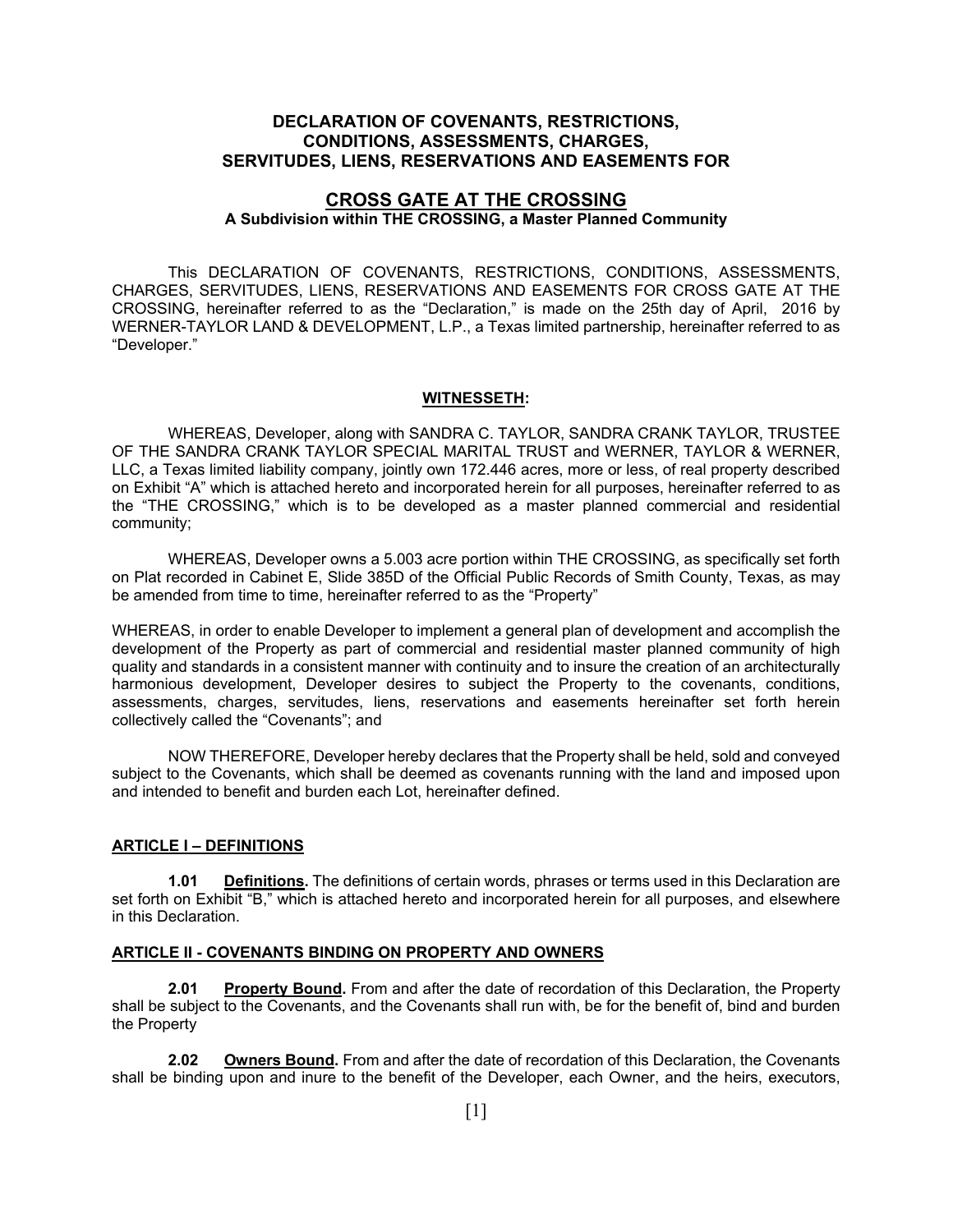administrators, personal representatives, successors and assigns of the Developer and each Owner, whether or not so provided or otherwise mentioned in the Deed. Each Owner, his heirs, executors, administrators, personal representatives, successors and assigns, expressly agrees to pay, and to be personally liable for, the Assessments provided for hereunder, and to be bound by all of the Covenants herein set forth.

**2.03 General.** No use shall be permitted on the Property which is not allowed under applicable public codes, ordinances and other laws either already adopted or as may be adopted by the City of Tyler, Texas or other controlling public authorities. Each Owner, occupant or other user of any portion of the Property, shall at all times comply with this Declaration and with any and all laws, ordinances, policies, rules, regulations and orders of all federal, state, county and municipal governments or theft agencies having jurisdictional control over the Property, specifically including, but not limited to, applicable zoning restrictions placed upon the Property as they exist from time to time. IN SOME INSTANCES GOVERNMENTAL REQUIREMENTS MAY BE MORE OR LESS RESTRICTIVE THAN THE PROVISIONS OF THIS DECLARATION. IN THE EVENT A CONFLICT EXISTS BETWEEN ANY SUCH GOVERNMENTAL REQUIREMENT AND ANY REQUIREMENT OF THIS DECLARATION. THE MOST RESTRICTIVE REQUIREMENT SHALL PREVAIL, EXCEPT IN CIRCUMSTANCES WHERE COMPLIANCE WITH A MORE RESTRICTIVE PROVISION OF THE DECLARATION WOULD RESULT IN A VIOLATION OF MANDATORY APPLICABLE GOVERNMENTAL REQUIREMENTS, IN WHICH EVENT THOSE GOVERNMENTAL REQUIREMENTS SHALL APPLY. COMPLIANCE WITH MANDATORY GOVERNMENTAL REQUIREMENTS WILL NOT RESULT IN THE BREACH OF THIS DECLARATION EVEN THOUGH SUCH COMPLIANCE MAY RESULT IN NON-COMPLIANCE WITH PROVISIONS OF THIS DECLARATION. WHERE A GOVERNMENTAL REQUIREMENT DOES NOT CLEARLY CONFLICT WITH THE PROVISIONS OF THIS DECLARATION BUT PERMITS ACTION THAT IS DIFFERENT FROM THAT REQUIRED BY THIS DECLARATION, THE PROVISIONS OF THIS DECLARATION SHALL PREVAIL AND CONTROL. All of The Property shall be developed in accordance with this Declaration as this Declaration may be amended or modified from time to time as herein provided.

#### **ARTICLE III - ARCHITECTURAL CONTROL**

**3.01 Reservation and Assignment of Architectural Control.** The Developer, desiring (i) to provide for the preservation of the values and amenities in and upon the Property and (ii) to subject the Property to the reservation of architectural control hereinafter expressed for the purpose of implementing a general plan of development for the Property to insure the creation of a high quality, architecturally harmonious commercial and residential master planned community in and about CROSS GATE at THE CROSSING, which general plan of development and reservation of architectural control is for the benefit of the Property, or any part thereof and each Owner, as well as for the benefit of the Developer, hereby reserves the right and all rights to approve or disapprove as to:

- (a) compliance with any specific restrictions imposed by Developer or anyone acting on behalf of the Developer with respect to The Property and/or any part thereof;
- (b) without limitation, harmony of external, design, adequacy of structural design, location of improvements, allowing and location of exterior lighting, building and landscaping setbacks from property lines, square footage of improvements, height of improvements, driveways, fences, walls, retaining walls and landscaping in relation to surrounding Structures and topography which are now or hereafter may be existing or proposed, including, but not by way of limitation, architectural designs, setbacks, landscaping, color schemes, types and quality of construction materials, quality of workmanship, any and all subdivisions, resubdivisions (where permitted), exterior additions to, changes in, construction, paving, alteration or excavation of the Property or any part thereof (including, but not limited to the trees now located or to be located thereon) and any and all other Permanent Improvements located thereon, either permanent or temporary, including without limitation, additions to, changes in, or alterations to grade, landscaping, roadways, walkways, signs, exterior lights, walls, fences, buildings, or other Structures or improvements of any type or nature located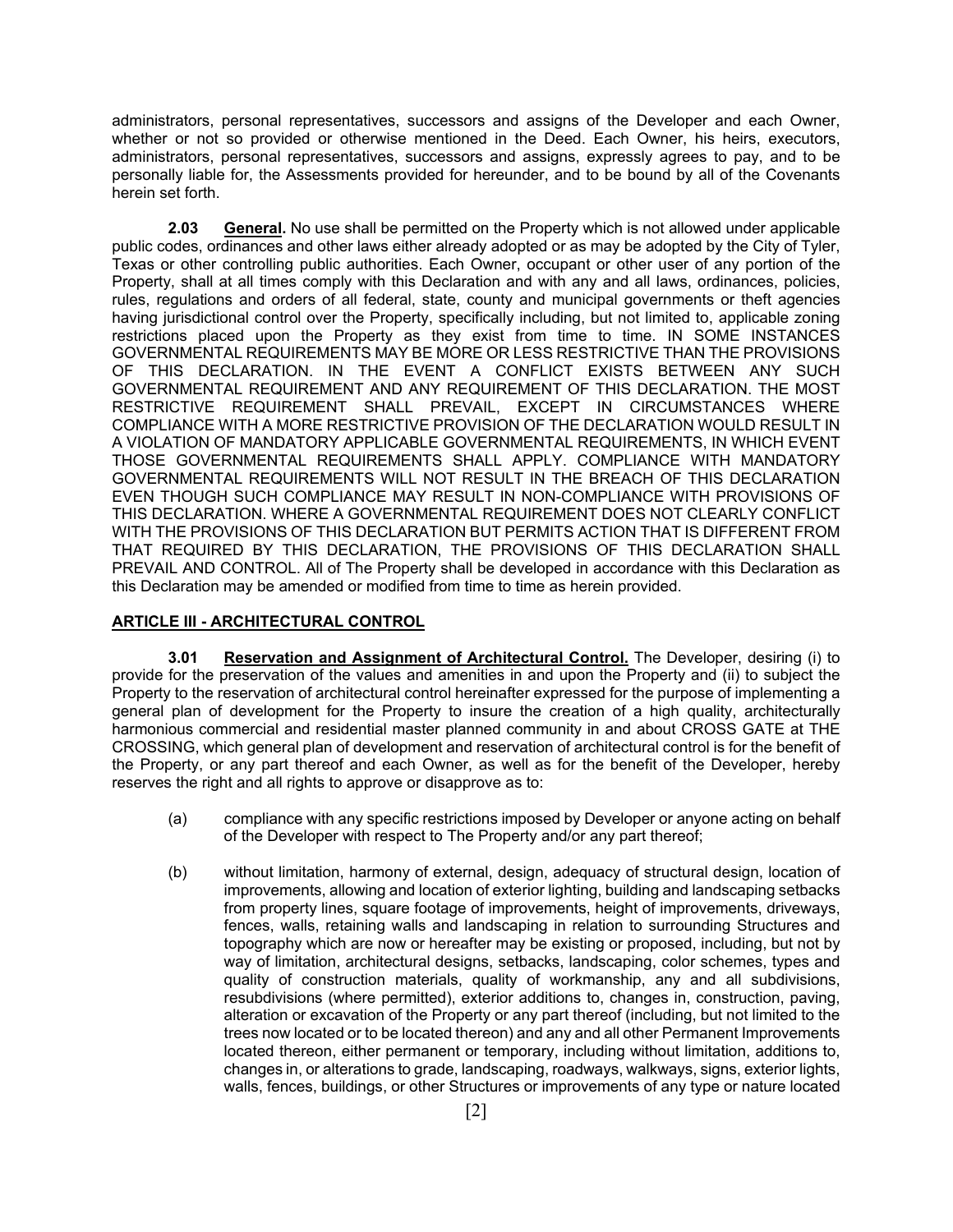thereon which any person or entity, including without limitation, governmental and quasigovernmental subdivisions or agencies, seeks to commence, erect, construct, place or maintain upon any Lot, or any part thereof.

 **3.02 Construction Requests.** All requests for approval of any of the items set forth in this Article Ill shall be submitted in writing to the Developer at 7266 Crosswater Tyler, Texas 75703, or at such other address as may from time to time be designated by the Developer, and such request for approval shall be accompanied by complete and specific plans and specifications showing the nature, kind, shape, elevations, height, materials, color, location, landscaping, and other material attributes of the Permanent Improvements, additions, changes, alterations or excavation of a Lot or any part thereof. The Architectural Control Committee shall have no duty to exercise the power of approval or disapproval hereby reserved. The Architectural Control Committee shall have the power and authority to charge an application fee to be submitted with all requests for approval of items as required in this Article III.

**3.03 Prior Approval.** Without limitation, no building, garage, storage building, fence, wall, sign, exterior lighting, pole, antenna, television or satellite disc or dish, driveway, sidewalk, other walkway, parking lot, mailbox, other Structure, equipment or apparatus or any nature whatsoever, either permanent or temporary, landscaping or Permanent Improvements shall be commenced, erected, constructed, placed or maintained upon any part or portion of the Property, nor shall any exterior addition thereto, change therein or alteration, excavation, subdivision, or resubdivision thereof, including without limitation changes in or alteration of grade, landscaping, roadways, and walkways, be made until the plans and specifications showing the nature, kind, shape, height, materials, color, location, and other material attributes of the same shall have been submitted to and approved in writing by Developer or by an ACC composed of three (3) or more representatives appointed by Developer as to (i) compliance with the Covenants herein contained and (ii) harmony of external design and location in relation to surrounding Structures and topography which are now or hereafter existing or proposed, including, but not by way of limitation, as to architectural designs, setbacks, landscaping, color schemes and construction materials. The plans and specifications must contain the following:

- (a) A complete set of construction plans and specifications reasonably satisfactory to the Architectural Control Committee;
- (b) A site plan of the Property, showing, with regard to all Permanent Improvements, the nature, exterior color scheme, kind, shape, height, proposed construction and landscaping materials, location of all existing and proposed Improvements with respect to the particular part of the Lot (including all easements and any proposed front, rear, and side setbacks), location with respect to Improvements on adjoining Lots, and the location of driveways;
- (c) A grading, clearing and drainage plan for the Lot

The Architectural Control Committee shall promptly review all plans submitted to it and advise the applicant whether the plans are approved, rejected, conditionally approved or held pending receipt of further information within fifteen (15) days after submission.

Non-exercise of the powers hereby reserved by Developer in one or more instances shall not be deemed to constitute a waiver of the right to exercise such power in other or different instances. Likewise, approval of any one set of plans and specifications shall not be deemed to constitute approval of any other or different plans and specifications. In the absence of gross negligence or willful misconduct attributable to Developer or the ACC appointed by Developer, neither Developer nor such ACC shall be liable for the improper enforcement or failure to exercise any of the powers reserved unto Developer pursuant to this Article. The fact that some type of Structure or improvement may be mentioned in this Declaration is not in any manner to be construed as a statement that such type of Structure or improvement will, be allowed on any part or portion of the Property, as the final approval or disapproval for any type of Structure or improvement on any Lot shall is expressly vested solely in the Developer to be exercised at its sole discretion.

**3.04 Fees for Review of Plans and Specification.** The Architectural Control Committee may charge and collect a reasonable fee for the examination of any plans and specifications submitted for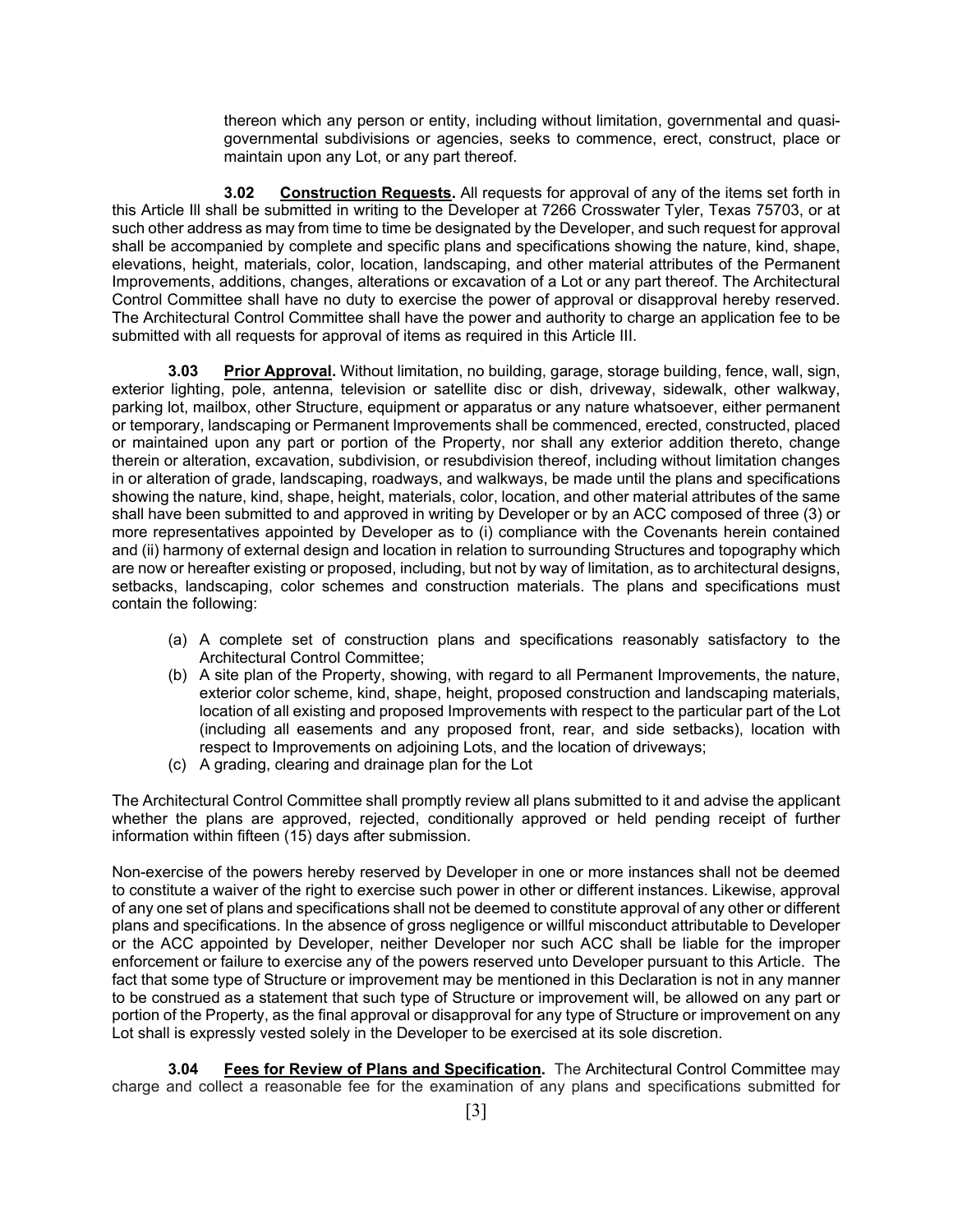approval pursuant to these Covenants. The Architectural Control Committee shall have the right to employ engineers, attorneys, architects and other professionals or consultants to assist the Architectural Control Committee in the evaluation of any plans and specifications submitted for approval and may charge the Owner for any reasonable costs that exceed the current application fee that is published at the time of the submission. Any such charge levied by the Architectural Control Committee shall be in accordance with the fee schedule adopted by the Architectural Control Committee and then in effect and shall be due and payable when plans are submitted for review to the Architectural Control Committee.

**3.05 No Liability.** In no event shall any approval obtained from the Developer pursuant to the terms of this Declaration be in any manner deemed to be a representation of any nature regarding the structural integrity or safety or engineering soundness of the structure or other item for which such approval was obtained, nor shall such approval represent in any manner compliance with any building or safety codes, ordinances or regulations, nor shall such approval be construed as a representation or warranty as to any matter which is the subject of such approval. The Developer shall not at any time have any liability to any Owner or other person or entity for any decision(s) that are made by the Developer as long as such decision(s) are made by the decision maker without willful and intentional misconduct. Any and all errors or omissions from the plans submitted to the Developer shall be the sole responsibility of the Owner of the real property to which the plans and improvements relate, and the Developer shall have no obligation to check the plans for errors or omissions or to check such plans for compliance with this Declaration, zoning ordinances, laws, building lines, easements or rights-of-way, or any other issue.

**3.06 Consent or Approval Requirement.** Whenever the consent or approval of the Developer, or the Architectural Control Committee is required under the terms of this Declaration, the Developer and/or the Architectural Control Committee, as applicable, such consent or approval shall not be arbitrarily or unreasonably withheld, delayed or denied.

**3.07 Restriction on Commencement of Construction.** No construction nor pre-construction (site clearing and tree cutting or trimming, dirt removal, etc.) work of any type, kind or nature may be commenced on any part or portion of any Lot until the Owner has received the written approval of the Developer or Architectural Control Committee as required by this Declaration.

**3.08 Commencement and Completion of Construction.** If the owner does not commence construction of the Improvements within one (1) year after approval of the plans by the Architectural Control Committee, such approval shall terminate.

**3.09 Obligation to Complete Construction of Residence.** Once substantial and meaningful construction has commenced on a residential Dwelling Unit on a Lot, the Owner of the Lot agrees to and shall with reasonable diligence and dispatch substantially complete the construction of the residential Dwelling Unit in accordance with the approved plans and specifications within twelve (12) months from the date of the commencement of construction. The determination of whether or not the residential Dwelling Unit has been substantially completed in accordance with the approved plans and specifications shall be made solely and exclusively by the Architectural Control Committee, whose decision shall be final and nonappealable with respect thereto. If any Lot owner does not, within said twelve (12) month time period, substantially complete the construction of the residential Dwelling Unit in accordance with the plans and specifications, the Owner agrees to and shall pay to the Developer a sum and amount equal to one percent (1%) of the gross sales price paid by the Owner to the Developer at Closing for the Lot (i) on the first day following the expiration of said twelve (12) month period, and (ii) on the same day of each month thereafter until the Owner substantially completes the construction of the residential Dwelling Unit on the Lot in accordance with the approved plans and specifications.

**3.10 Obligation for Commencement of Construction of Residence.** If any Lot Owner does not, within twenty-four (24) months after the date of the Closing of the sale ("Closing defined as the sale by Developer of the Lot) and purchase of such Owner's Lot, commence substantial and meaningful construction of a residential Structure on the Lot, the plans and specifications of which shall have been approved by the Architectural Control Committee as provided in this Declaration, the Owner agrees to and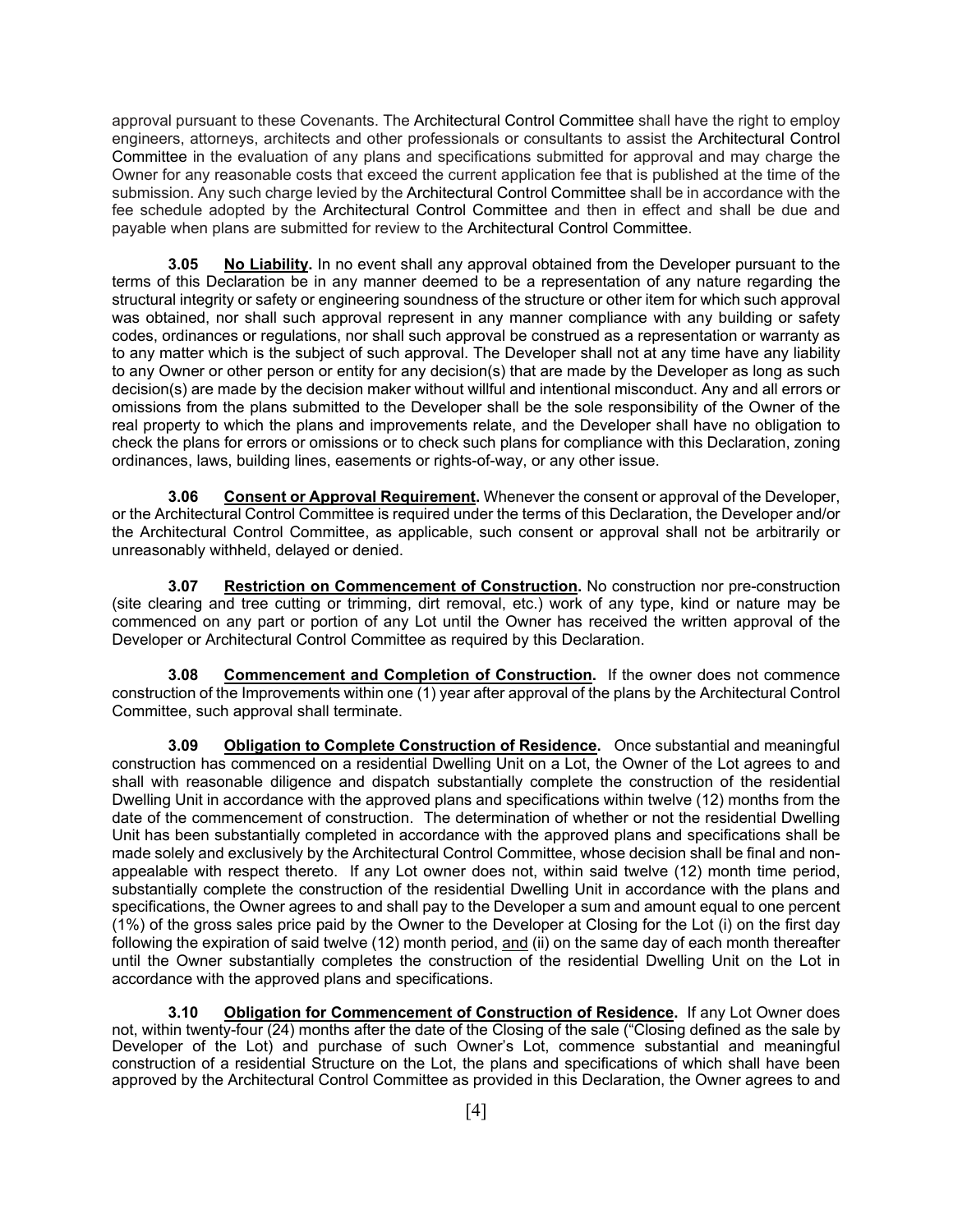shall pay to the Developer a sum and amount equal to ten percent (10%) of the gross sales price paid by the Owner to the Developer at Closing for the Lot (i) on the first day following the expiration of said twentyfour (24) month period, and (ii) on the same day of each year thereafter until the Owner commences substantial and meaningful construction of a residential Structure on the Lot. For the purposes hereof, "substantial and meaningful construction of a residential Structure on a Lot" shall mean that the forms for the foundation of the residential Structure have been constructed and all of the rough-in plumbing work has been completed.

**3.11 Finality of Determinations.** The authority reserved by the Developer in this Declaration has intentionally been very broad and all encompassing. Therefore, no decision of the Developer may in any manner be avoided, challenged, reversed, rendered, modified, changed or nullified in any manner by any person, tribunal, court or other entity, except by the Developer itself, as long as the decision of the Developer was made without willful and intentional misconduct on the part of the Developer, even if the decision of the Developer may seem to some as arbitrary.

**3.12 Developer's Right to Extend Time Periods**. The Developer, in its sole and exclusive discretion, shall have the unilateral right, but not the obligation, exercisable at any time, to waive or extend the one (1) year time period set forth in Paragraph 3.08 above, the twelve (12) month time period set forth in Paragraph 3.09 above, and/or the twenty-four (24) month time period set forth in Paragraph 3.10 above.

# **ARTICLE IV - GENERAL RESTRICTIONS**

## **4.01 Maintenance.**

 (a) Developer Land. The Developer or its duly delegated representative, shall maintain and otherwise manage all Developer Land to a reasonable standard of care in providing for the repair, management, and maintenance of the Developer Land.

 (b) Assessment of Costs of Maintenance and Repair of Utilities or Developer Lands. In the event that the need for maintenance or repair of Developer Land or utilities within the Property is caused by any Owner, his agents, tenants, family, guests or invitees, the cost of such maintenance or repairs, at Developer's option, shall be paid by such Owner.

### **4.02 General Restrictions.**

 (a) Single-Family Residential Purposes, All Lots in the Property shall be used only for singlefamily residential purposes. No noxious or offensive activity of any sort shall be permitted, nor shall anything be done in or about any Lot which may be or become an annoyance or nuisance to the neighborhood. No Lot shall be used for any commercial, business or professional purposes. No Dwelling Unit shall be rented by an Owner for transient or hotel purposes, which shall be defined as rental for any period less than thirty (30) days, nor shall, less than the entire Dwelling Unit be rented or leased. Any lease shall be in writing and shall be made subject to this Declaration and the rules and regulations promulgated from time to time by the Homeowners' Association. Any such lease shall expressly provide that the violation of any provision of this Declaration and/or of any rule or regulation promulgated by the Homeowners' Association shall be a default pursuant to the terms of the Lease.

 (b) Type of Structures. No building shall, be erected, altered or permitted to remain on any Lot in the Property other than one (1) single-family residential dwelling not to exceed two and one-half (2-1/2) stories in height. Each such Dwelling Unit shall have a private garage which may or may not be detached from the main residential Structure and which shall be fully enclosed and covered. The Architectural Control Committee (ACC) shall specifically approve the direction in which any garage may open. Each garage shall have the capacity to shelter at least two (2) automobiles and shall be equipped with an automatic door opener. Any detached Structure from the main residential building must use similar materials and be of similar style to that of the main building Structure. All detached Structures must be approved by the ACC.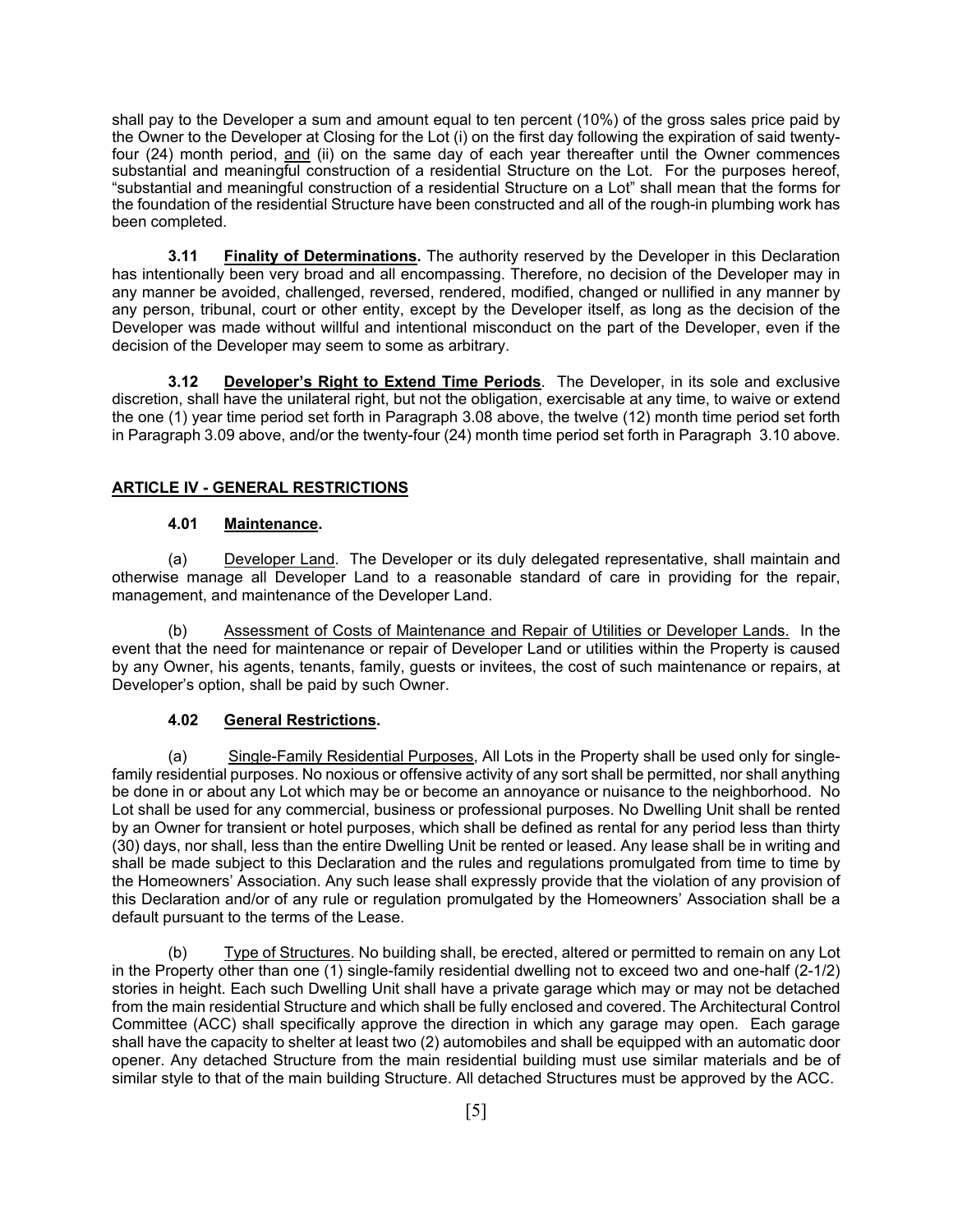(c) Minimum Square Footage. The living area of each residence (exclusive of porches, patios, garage, terraces or driveways) on each Lot shall be a minimum of 1,800 square feet.

Setbacks. As to any Lot, except with respect to walls, fences, planters, hedges or other screening material, no Permanent Improvement or any part thereof may be nearer to any side street line than the side setback line established per the dimensional standards of The City of Tyler. No Dwelling Unit may be located nearer to the rear property line of the Lot than the rear setback line established per the dimensional standards of The City of Tyler. No Permanent improvement may be located on any Lot nearer to the front street line or any adjacent Lot line of such Lot than the setback established per the dimensional standards of The City of Tyler. The Developer reserves the right to change setback lines with respect to Developer Land as needed with City of Tyler approval. The side and rear setbacks shall vary according to the setback plan approved at The City of Tyler.

On some lots as set forth on the approved setback plan at The City of Tyler, there will be a five (5) foot building setback line, and no Dwelling Unit or other Permanent Improvement shall be located on any Lot nearer to such side Lot line than five (5) feet. For purposes of this section 4.02(d), roof overhangs, eaves, open porches, and any other temporary or permanent structures (other than gutters and downspouts) that are attached to the Dwelling Unit shall not encroach over the setback line of the Lot. A maximum encroachment of six (6) inches is allowed for gutters and downspouts so long as the eaves or roof overhangs in which the gutters and downspouts are attached do not encroach over the six (6) inches.

(e) Lot Line Easement. Each lot Owner has a five foot side lot line setback (the "**Easement Holder**") which shall serve as an easement appurtenant over, across, on and under the Lot located immediately next and adjoining the five foot side lot line setback of the Easement Holder's Lot as follows:

- 1. The easement shall be ten (10) feet in width, and the easement shall be located within the five (5) foot side building setback line of the adjoining lot as provided in Section 4.02(d) above.
- 2. The easement shall run from the front boundary line of the Easement Holder Lot to the back boundary line of the adjacent lot.
- 3. The easement shall be used solely for allowing the Easement Holder, and his contractors, agents and representatives, to access the lot for the purposes of constructing, performing reasonable maintenance, reasonable repair, remodeling, or reconstruction of the Dwelling Unit and other Permanent Improvements upon the Easement Holder's Lot.

(f) Walls, Fences Hedges and Other Screening Material. As to any Lot, the following shall apply, except as hereinafter provided: No wall, fence, planter, hedge or other screening material in excess of two (2) feet high shall be erected or maintained nearer to the front Lot line than the front building setback line, nor on corner Lots nearer to the side Lot line than the building setback line parallel to the side street unless otherwise approved in writing by the ACC. No rear or side fence, wall, hedge or other screening material other than those built by Developer shall be more than six (6) feet high unless otherwise approved in writing by the ACC. Notwithstanding the foregoing, no wall, fence, planter, hedge or other screening material shall be permitted to unduly interfere with the view from any other Lot, as determined by the ACC in its sole discretion.

 Lots located at street intersections shall be landscaped so as to permit safe sight across the street corners. No Structure shall be placed or permitted to remain where it would create a traffic or sight line problem.

(g) Construction Materials, All materials used in the construction of the exterior of any Dwelling Unit or other Structure must be approved by the ACC before commencement of construction. Any exposed exterior walls, exclusive of doors, windows and gable areas shall not be less than seventy percent (70%) brick, brick veneer, stone or stone veneer with all other exterior construction materials to be of standard grade and quality, with the ACC having the authority to approve plaster/stucco in lieu of brick, brick veneer, stone or stone veneer, if plaster/stucco is appropriate in the ACC's sole opinion. All solar collectors and panels to be incorporated into the design of any Dwelling Unit must receive specific approval from the ACC prior to commencement of construction. Only new construction materials shall be used (except for used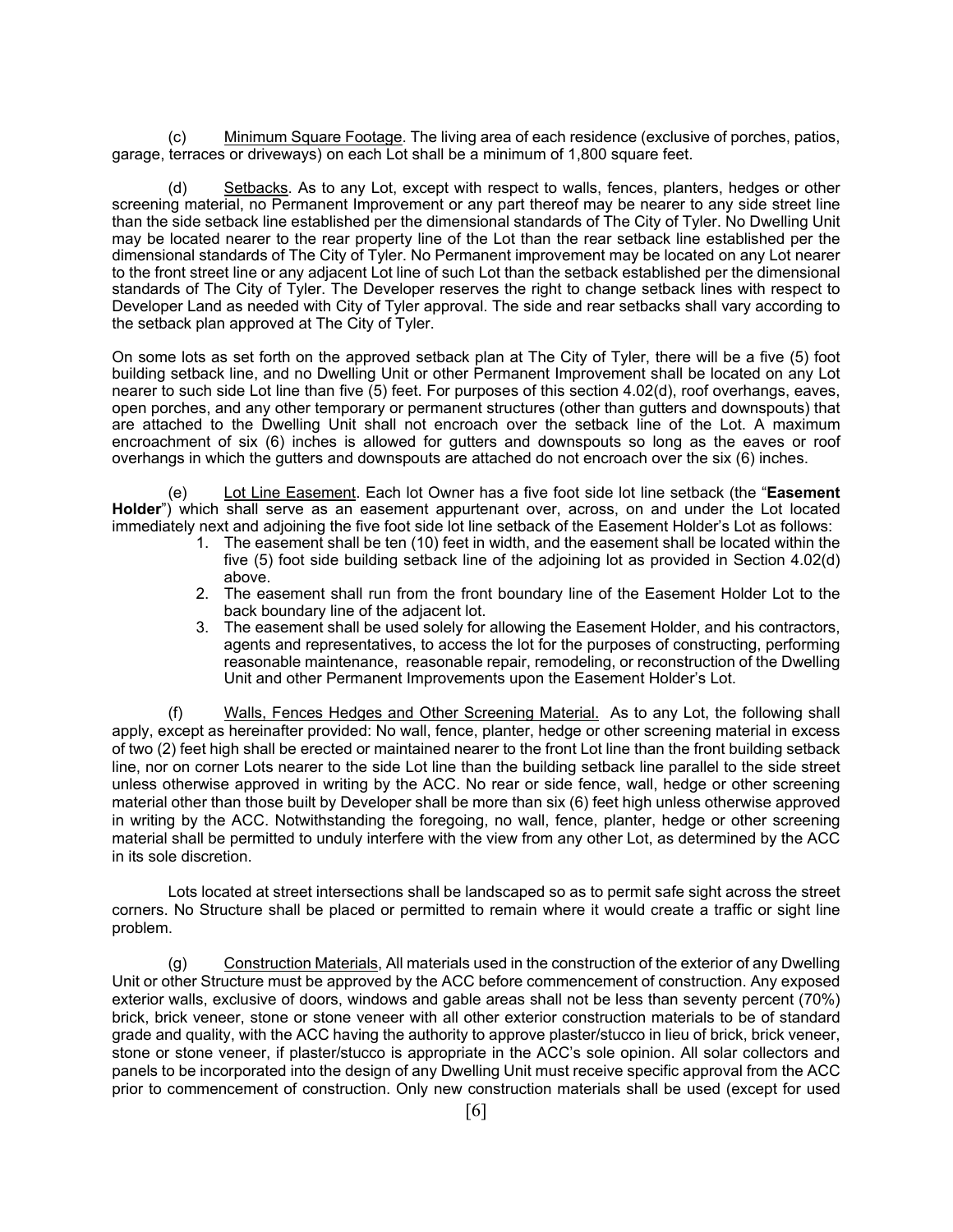brick if and as approved by the ACC on a case by case basis). No concrete blocks shall be used in construction, unless the blocks are covered up by the final exterior finish material. All Dwelling Units shall be built on a slab, solid concrete beam foundation (provided no such slab shall be exposed above the ground level), or a pier and beam foundation approved by the ACC.

 (h) Walks. Walks from the street or driveway to the front of the Dwelling Unit shall have a minimum width of three feet (3') and shall be constructed entirely of concrete (except however, other materials may be used with the prior written consent of the ACC). Layout of said walks shall be curvilinear in nature, and approved by the ACC prior to installation. There shall be no sidewalks along the front lot line of any lot.

(i) Fencing/Gates. All fencing/gates must be installed level with the ground unless a substantial elevation change requires a different installation. This must be approved by the Architectural Control Committee prior to installation. All fencing must be approved in writing by the Architectural Control Committee prior to installation.

- 1. Rear lot line fencing along the lake shall be ornamental iron or equivalent, with stone columns on the lot corners only or as approved by the ACC. The ornamental iron and columns must match that of the development. A base with rock that matches that of the development may be used when elevation dictates. The size and location of the rock base must be approved by the ACC prior to installation. No other type of fencing is allowed. The fence location must be approved by the ACC. Fencing can be installed off the lot line on these lots only to allow more room on the back side but final position of the fence and columns must be approved in writing by the ACC and shall be no longer than ten (10) feet off the rear property line.
- 2. Rear lot line fencing in all other areas shall be ornamental iron or equivalent, with stone columns on the lot corners only. The ornamental iron and columns must match that of the development. No other type of fencing is allowed. The fence must be located on the lot line.
- 3. Side lot line fencing shall be ornamental iron or equivalent that matches the rear lot line. Stone columns are optional at the front. The columns can match the architecture of the Structure.
- 4. All front gates visible from a public right-of-way must be anchored by ornamental iron posts, stone columns that match the development or columns that match the Dwelling Unit architecture. All gates must be approved by the ACC prior to installation. No wood gates are allowed.

(i) Re-Subdivision. No Lot shall be further subdivided and no portion less than all of any such Lot, or any easement or any other interest therein, shall be conveyed by any Owner unless approved in writing by the Developer. The Developer reserves the right to re-subdivide as it is necessary.

(k) Change in Intended Use. No portion of the Property may be developed or redeveloped otherwise than in accordance with its original intended use without the prior written authorization of the Developer. In connection with Developer's authorization to allow any Owner to develop or redevelop any portion of the Property otherwise than in accordance with its original intended use, Developer shall have the right to further subject the Property to additional and/or different covenants, conditions, assessments, charges, servitudes, liens, reservations and easements, either by amending this Declaration or by filing a Subsidiary Declaration.

Water Wells. At no time shall the drilling, usage, or operation of any water well be permitted on any part or portion of the Property. The Developer reserves the right to drill water wells on any common property as needed to enhance the common areas.

 (m) Septic Tanks and Sewage Disposal. No septic tank or other means of sewage disposal may be installed unless previously approved in writing by all governmental authorities having jurisdiction with respect thereto, and by the Developer. No outside toilets of any kind are permitted, and no installation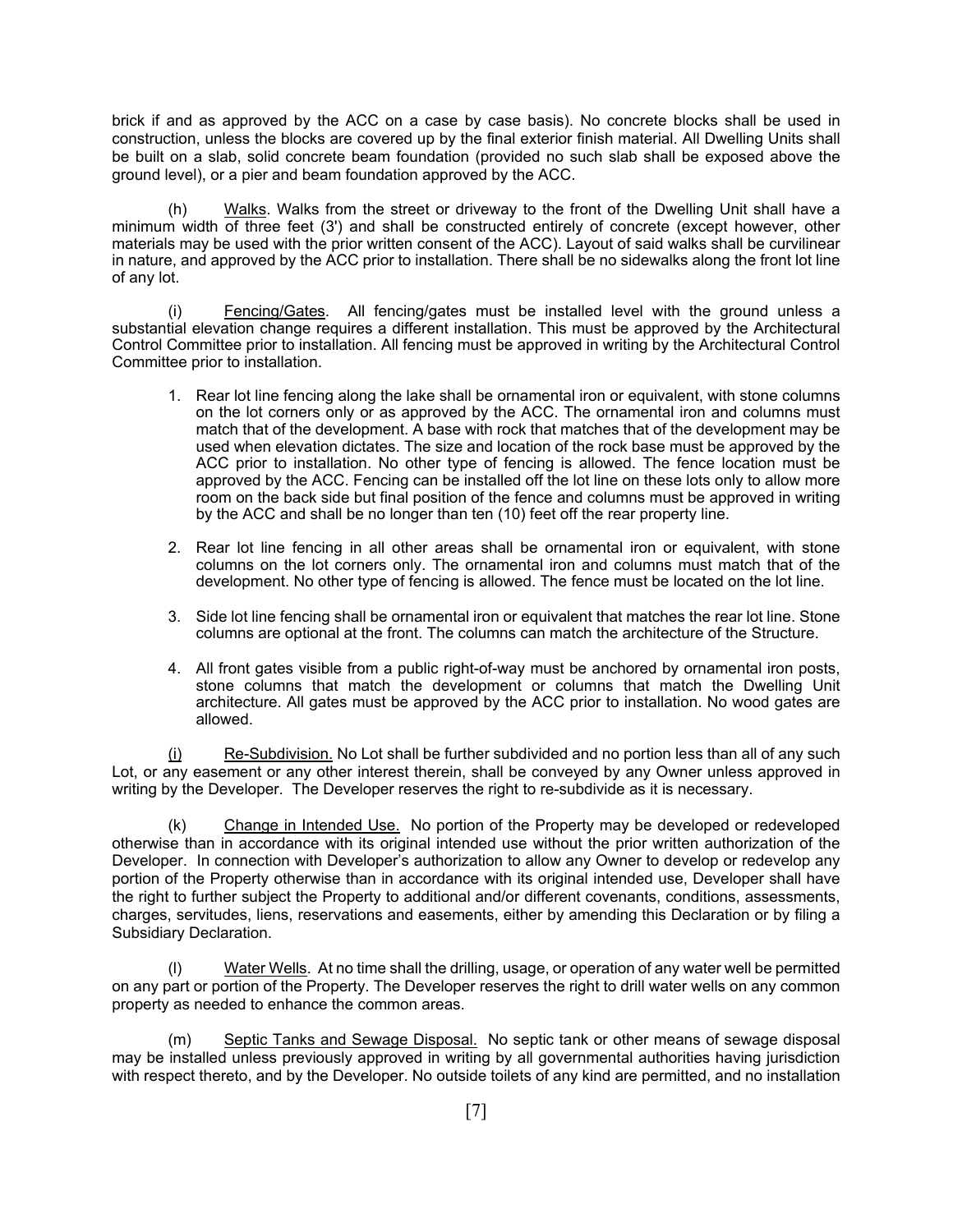of any type of device for disposal of sewage shall be allowed which would result in raw or untreated or unsanitary sewage being carried into any body of water or water source.

 (n) Grasses. With respect to any Lot, no Owner shall grow or permit the growth of any variety of grass or other vegetation, which is not on the approved list of the Architectural Control Committee.

(o) Driveways and Curb Breaks. As to any portion of the Property, all driveways shall be entirely of concrete (except however, other materials may be used with the prior written consent of the Architectural Control Committee). The concrete finish and color on that portion of the driveway which is within five (5) feet of the back of the street curb, shall match the finish and color of the street curb. No driveway or other roadway may be constructed on any lot in such a manner as to furnish access to any other lot without the prior written consent of the Architectural Control Committee. All curb breaks must be saw cut.

 (p) Utilities. Each and every Dwelling Unit shall be required to be connected to the water distribution system and sanitary sewer collection system in the Property as soon as such utilities are available in the easements adjacent to or within the respective Lot upon which the Dwelling Unit is located. Individual underground electrical service drops must be installed to each Dwelling Unit. Each Owner shall comply with the requirements of the applicable utility company regarding such underground service installations, including without limitation the payment of any lawful charges which might be incurred for the installation of the underground service as set forth in the applicable utility company rules, regulations and terms and conditions of service, as the same may be amended from time to time without notice.

 (q) Utility and Service Lines. No gas, electric power, telephone, water, sewer, cable television, or other utility or service lines of any nature or kind shall be placed, allowed or maintained upon or above the ground on any part or portion of the Property, except to the extent, underground placement thereof may be prohibited by law or would prevent the subject line from being functional. The foregoing shall not prohibit service pedestals and above-ground switch cabinets and transformers where required. All utility lines from each Dwelling Unit to the common utility lines i.e. (water, gas, sewer, power, etc., utility lines which carry any utility to or sewage from such Dwelling Unit) shall be maintained by the Owner of such Dwelling Unit at his own cost and expense.

(r) Mailboxes. Each lot shall have a mailbox of a design and material that is similar to the architectural style of the Dwelling Unit, subject to approval by the Architectural Control Committee. The location of the mailbox is also subject to approval by the ACC.

 (s) Approval of Builder. Owner shall not permit any builder to commence construction of a Dwelling Unit on owner's Lot or Lots until and unless such builder (A) appears on Developer's approved builders list, or (B) obtains the written consent of Developer's Architectural Control Committee.

 (t) Easements. Easements for installation and maintenance of perimeter walls, fences, utilities, and drainage facilities are reserved as shown on the recorded plat(s) of the Property, or as filed in the Official Public Records of Smith County, Texas. Within the easements, no structure, planting or other material shall be placed or permitted to remain which may damage or interfere with the installation and maintenance of fences and utilities, or which may change the direction of flow of drainage channels in the easements, or which may obstruct or retard the flow of water through drainage channels in the easements. The easement area of each part of the Property and all improvements located therein shall be maintained continuously by the Owner of the part of the Property, except for those improvements for which a public authority or utility company is responsible.

 (u) Landscape Easements. Easements for landscaping are reserved as shown on the recorded plat(s) of the Property, or as filed in the Official Public Records of Smith County, Texas. Within these easements, no structure, planting or other material shall be placed which may change the direction of flow of drainage channels in the easements, or which may obstruct or retard the flow of water through drainage channels into the easements. The easement area of each part of the Property and all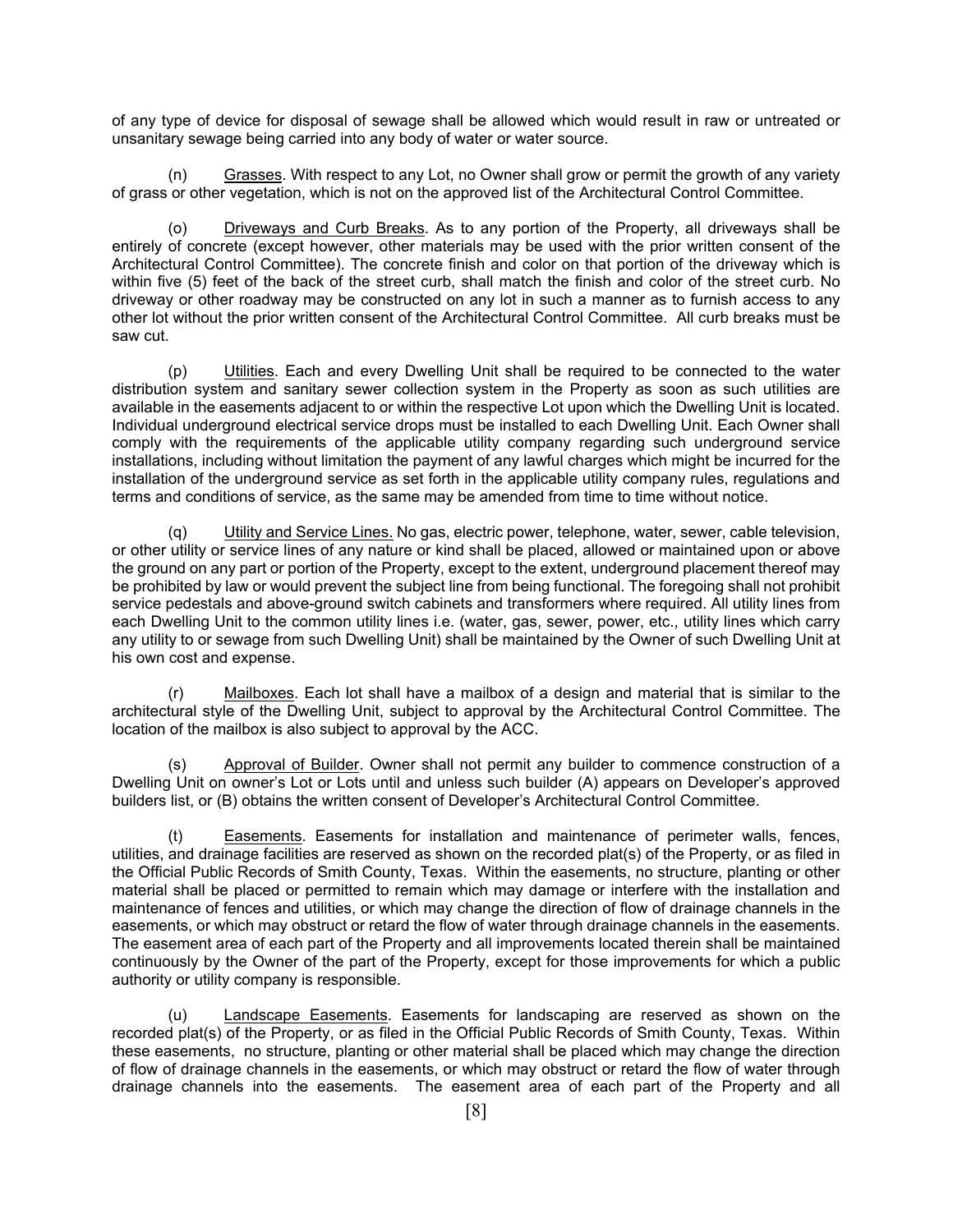improvements located therein shall be maintained continuously by the Subdivision Association, except for those improvements for which a public authority or utility company is responsible.

 (v) Automated Meter Reader. Developer reserves the right to install an Automated Meter Reader (AMR) in connection with any Lot, at Developer's sole discretion. An AMR, as used herein, is equipment which enables gas, water and/or electric meters to be read electronically via telephone lines. In the event Developer does install AMRs within the property, then the plans and specifications for each Dwelling Unit shall include the gas, water and electrical connections, conduits, wiring, equipment and all other appurtenances or accessories necessary to adapt the Dwelling Unit for use with an AMR. Furthermore, each owner shall allow the City of Tyler and or utility companies to maintain in good operating condition the AMR and any conduits, wiring, equipment or other accessories or appurtenance related to the AMR but in the event that the City of Tyler and or the utility companies do not perform said maintenance then said owner shall perform said maintenance. All AMRs must not be visible from the street.

 (w) Utility and Service Lines. No gas, electric power, telephone, water, sewer, cable television, or other utility or service lines of any nature or kind shall be placed, allowed or maintained upon or above the ground on any Lot, except to the extent, underground placement thereof may be prohibited by law or would prevent the subject line from being functional. The foregoing shall not prohibit service pedestals and above-ground switch cabinets and transformers where required. All utility lines from each Dwelling Unit to the common utility lines i.e. (water, gas, sewer, power, etc., utility lines which carry any utility to or sewage from such Dwelling Unit) shall be maintained by the Owner of such Dwelling Unit at his own cost and expense.

 (x) Irrigation. No sprinkler or irrigation systems of any type that draw upon water from streams, ponds, lakes, wetlands or other surface water within the property shall be installed, constructed or operated within the property unless approved in writing by the ACC. However the Developer shall have the right to draw water from such sources for the purpose of irrigating the Common Property. All Lots are required to have underground sprinkler systems that will support healthy growth of grass and other landscaped areas. All lots that border Crosswater and Crosslake Boulevard must irrigate to edge of curb.

(y) Trees. Without the express written consent of Developer, no tree shall be removed from any Lot or portion of the Property located within any greenbelt or common area as declared by the Developer and shown on recorded plats on the Map and Plat. All trees located on any Lot that are of three (3) inches or greater in diameter may not be cut or removed without prior written consent of the ACC. In the event the ACC gives consent to cut trees that are three inches or greater in diameter on an Owner's Lot (outside the Dwelling Unit site plan), the Lot Owner may be required by the ACC to replace some or all of the trees.

 (z) Landscaping Requirements. Each Owner of a Lot or representative thereof shall be required to submit a landscape plan per the Cross Gate Design Guidelines to the Architectural Control Committee for approval. These Design Guidelines may be amended from time to time at the discretion of the Developer and/or the Architectural Control Committee. In the event of any conflict between the Cross Gate Design Guidelines and the terms and provisions of this Declaration, this Declaration shall control. Specific requirements may be imposed on specific Lots as deemed necessary by the Architectural Control Committee. All planting and landscape materials shall comply with approved plant and material list as maintained by the Architectural Control Committee. Any lot that borders Crosswater or Crosslake Boulevard are required to landscape to the back of curb of these roads.

 (aa) Transition Landscape Zone. . A transition landscape zone shall be required to provide a soft, informal transition between existing native vegetation areas and newly developed landscaping. The limits shall be consistent with the building setbacks established for said Lot, and receive minimal disturbance between property line and setback established. Any variation thereof requires written approval of Architectural Control Committee. The landscape design criteria herein are influenced by the approach of maintaining the overall preservation of each development site. The lots that border Crosslake Boulevard must maintain a natural well-kept look outside the building setback line.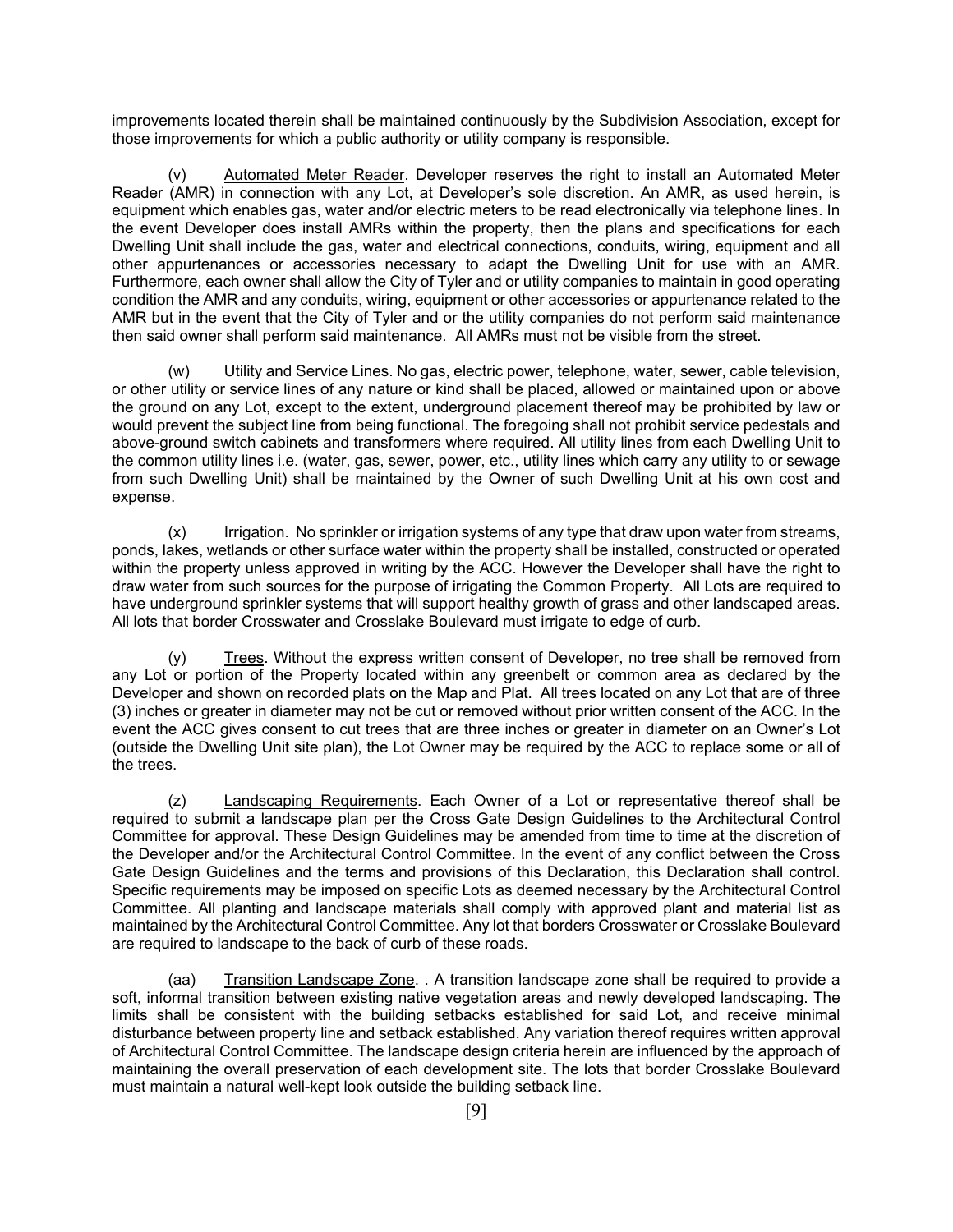(bb) Pools, Water Features, Landscape Structures. In general, pools and water features should be designed to blend with the surrounding landscape and provide minimal disturbance to adjacent Lots and common areas. Landscape Structures such as pergolas, arbors, gazebos, porte-cocheres, greenhouses, and/or decks should be consistent with associated building materials of Dwelling Unit. All such features shall be located within the building setback, and require approval of the Architectural Control Committee prior to commencement of construction.

 (cc) Roofs and Drainage. All dwelling units must be constructed of roofing material that is approved in writing by the ACC. All Dwelling Units shall include drainage Structures including but not limited to gutters, downspouts and underground pipes, as shall be necessary to collect the rainfall from eighty percent (80%) of said Dwelling Unit's roof area and carry the water from the house, underground, to the street curb so that the rain water will flow into a street without draining across the property of any contiguous Lot owner. Any Lot that is adjacent to a water body may collect the rainfall from the house and carry the water from the house, underground, to the water body. The pipe must be laid so that the end of the pipe is enclosed in a drain box that is laid flush with the ground at water's edge so that the rain water will flow from the box into the water. Should final grade not accommodate appropriate slope to street or drainage easement, sump pumps shall be used to avoid discharge on adjacent Lots.

(dd) Site Grading and Drainage. All site related grading shall provide smooth transitions from built elements to natural or final grade, and provide positive drainage of site without discharge to adjacent lots. Retaining walls shall be used where excessive slopes are subject to erosion or appropriate cover cannot be maintained. Erosion control measures shall be implemented throughout construction, to prevent excessive run-off and construction site erosion problems.

 (ee) Site Maintenance and Protection. Owner is responsible for the overall maintenance of newly developed landscape and perimeter of Lot, providing a natural yet well-kept look. Each Owner or representative thereof is responsible for avoiding damage to existing development, including roadways, infrastructure, signage, landscaping, and adjacent development sites. Any damage incurred in result of development of site, shall be repaired to prior existing condition at Lot Owner's expense.

# **4.03 Use Restrictions.**

(a) All Lots within the Property are hereby restricted as follows:

(1) Antennas. No exterior television, radio or other antenna of any type shall be placed, allowed or maintained upon any Lot or Dwelling Unit without prior written approval and authorization of Master Association. Eighteen (18) inch satellite dishes are permitted but must not be visible from the street.

(2) On Street Parking. On street parking is restricted to approved deliveries, pick-up or shorttime guests and invitees and shall be subject to such reasonable rules and regulations as shall be adopted by the Developer, Master Association or the Subdivision Association. Motor vehicles owned or in the custody of any Owner can be parked only in the driveway located upon or pertaining to such Owner's Lot, or in parking areas designated by the Master or Subdivision Association, unless otherwise authorized by the Subdivision or Master Association. No buses, rental vans, campers, recreational vehicles, or trucks having a carrying capacity in excess of  $\frac{3}{4}$  tons or designed for commercial purposes shall be placed, allowed, or maintained on any Lot except with the prior written approval and authorization of the Subdivision or Master Association in areas attractively screened or concealed (subject to all required approvals as to architectural control) from view of neighboring property, pathways and streets.

(3) Site Maintenance, Garbage & Trash Collection. All Owners and builders shall comply with the portions of the Design Guidelines regulating construction activities. All garbage and yard waste shall be kept in plastic bags, other containers, or otherwise bundled as required by and meeting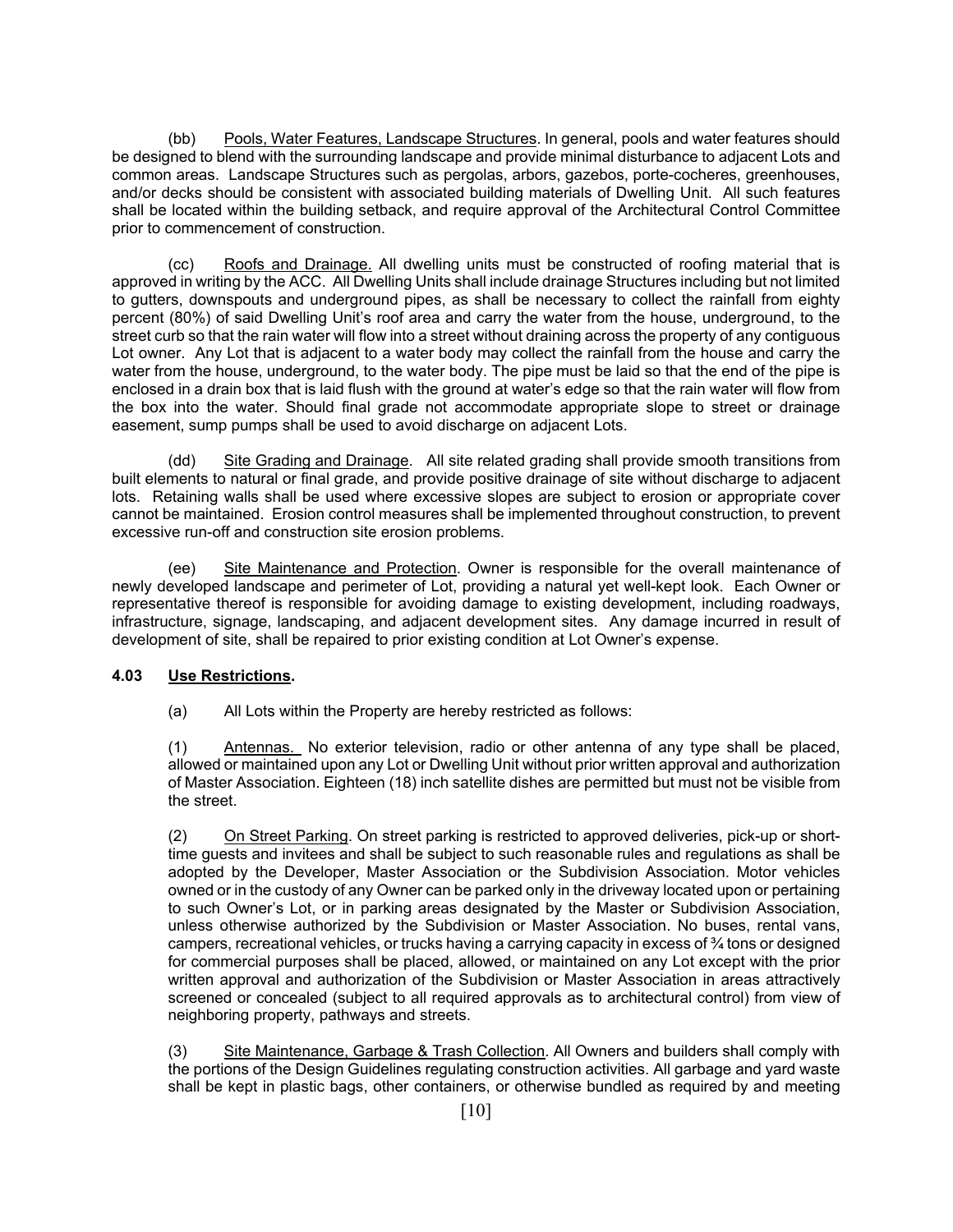the specifications of the city. Each Owner shall observe and comply with any and all regulations or requirements promulgated by the Subdivision or Master Association, ACC and/or the city in connection with the screening, storage and removal of trash and garbage. No Lot or any portion of the common property or any public right-of-way shall be used or maintained as a dumping ground for rubbish, trash or garbage. If more than seven (7) days after prior written notice an Owner shall fail to control weeds, grass or other unsightly growth; removed trash, rubble, building and construction debris; exercise reasonable care or conduct to prevent or remedy an unclean untidy or unsightly condition, then in such event the Developer, ACC and/or Subdivision Association shall have the authority and right to go onto the Lot in question for the purpose of mowing and cleaning such Lot and shall have the right to assess and collect from the Owner in question a reasonable charge for mowing or cleaning such Lot on each respective occasion.

(4) Storage. No exterior storage of any items of any kind shall be permitted except with prior written approval and authorization of the ACC or Subdivision Association. Any such storage as approved and authorized shall be in areas attractively screened or concealed (subject to all required approvals as to architectural control) from view from neighboring property, pathways and streets. This provision shall apply without limitation, to wood piles, camping trailers, boat trailers, travel trailers, boats, mobile homes and unmounted pickup camper units. Also without limitation, no automobile, truck or other vehicle, regardless of ownership, age, condition or appearance shall remain on any Lot in any manner which could be construed as being stored, undergoing restoration, neglected, abandoned, or otherwise not in frequent use except pursuant to written approval and authorization of the ACC or Subdivision Association.

(5) Noise. No radio, stereo, broadcast or loud speaker units and no amplifiers of any kind shall be placed upon the outside, or be directed to the outside of any Dwelling Unit without authorization by the Subdivision or Master Association.

(6) Drying Yard. The drying of clothes in public view is prohibited.

(7) Outside lighting. No outside lighting (other than porch lighting, patio lighting and indirect lighting) shall be placed, allowed or maintained on any Lot without authorization of the ACC, Subdivision or Master Association.

(8) Animals. No animals, reptiles, fish or birds of any kind shall be raised, bred or kept on any Lot except as approved by the Subdivision or Master Association; provided, however, dogs, cats, birds or fish may be kept therein as household pets so long as, in the discretion of the Subdivision or Master Association, such pet is not, or does not become, a nuisance, threat, or otherwise objectionable to other Owners.

(9) Diseases and Insects. No Owner shall permit any material or condition to exist upon any Lot which shall induce, breed or harbor plant disease or noxious insects.

(10) Sidewalk Encroachments and Site Distance at Intersections. No tree, shrub, or plant of any kind on or about any portion of a Lot shall be allowed to overhang or otherwise encroach upon any sidewalk or any other pedestrian way from ground level to a height of seven (7) feet without authorization by the ACC, Master or Subdivision Association.

(11) Burning and Incinerators. No open fires or burning shall be permitted on any Lot at any time and no incinerators or like equipment shall be placed, allowed, or maintained upon any Lot. The foregoing shall not be deemed to preclude the use, in customary fashion, of outdoor residential barbecues or grills.

(12) Signs. No exterior signs or advertisements of any type may be placed, allowed or maintained on any Lot without prior written approval and authorization of the Subdivision or Master Association, except that mailboxes, residential nameplates and "for sale" and "for rent" signs may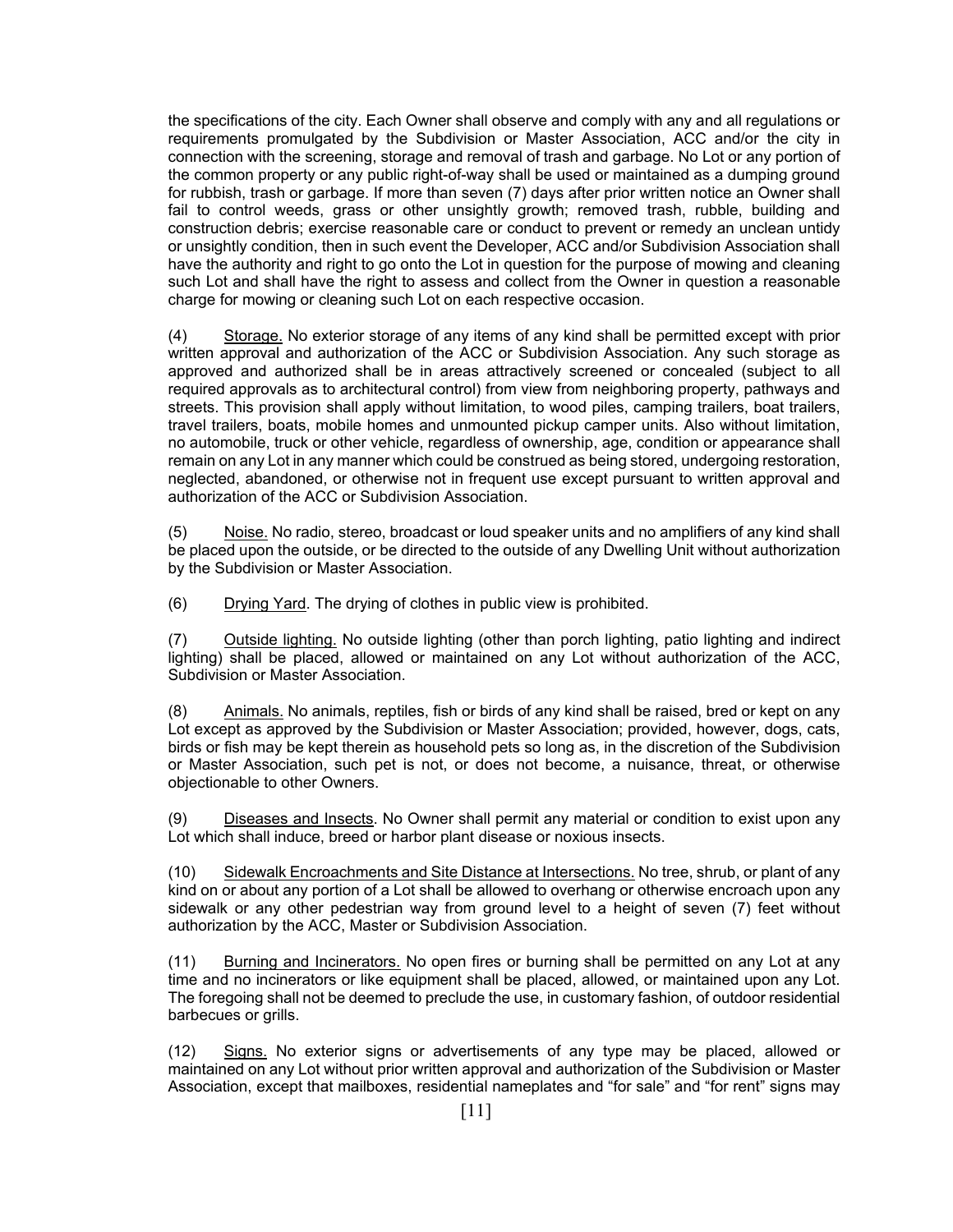be placed and maintained in conformity with such common specifications; including without limitation, reasonable restrictions as to size, as may be adopted by the Subdivision or Master Association.

(13) Air Conditioners and Heaters. No window or wall type air conditioner or heater shall be permitted to be used, erected, placed or maintained on or in any Dwelling Unit.

(14) Repairs. No repairs of any detached machinery, equipment or fixtures, including without limitation motor vehicles, shall be made upon any portion of any Lot within view of neighboring property, pathways and streets, without authorization by the Subdivision or Master Association.

(15) Machinery, Fixtures and Equipment. No machinery, fixtures or equipment of any type, including without limitation, heating, air conditioning or refrigeration equipment and clotheslines, shall be placed, allowed or maintained upon the ground on any Lot, except with the prior written approval and authorization by the Subdivision or Master Association and then only in areas attractively screened or concealed (subject to all required approvals as to architectural control) from the view of neighboring property, pathways and streets; and no such machinery, fixtures, or equipment shall be placed, allowed or maintained anywhere other than on the ground (such as on the roof) except if screened or concealed (subject to all required approvals as to architectural control) in such manner that the screening or concealment thereof appears to be part of the integrated architectural design of the Dwelling Unit and does not have the appearance of a separate piece or pieces of machinery, fixtures, or equipment.

(16) Oil, Gas, and Mineral Activity. No oil exploration, drilling, development or refining operation and no quarrying or mining operations of any kind, including oil wells, service tanks, tunnels, or mineral excavations or shafts shall be permitted upon or under any Lot; and no derrick or other structure designed for use in boring for oil or natural gas shall be erected, maintained or permitted on any Lot.

(17) Firearms and Weapons. No portion of any lot or property shall be used for hunting or for the discharge of any firearm.

(18) Motor Vehicles. The operation of any and all motorized vehicles within the Property shall be subject to such rules and regulations as shall be established by Developer from time to time.

(19) Lease Agreements. All lease agreements between an Owner and his tenant shall be in writing and shall provide that the terms of such lease are subject and subordinate to the terms of this Declaration. Such lease agreements shall further provide that a default under any of the Covenants contained herein shall constitute a default under such lease.

(20) Misuse and Mismanagement. No Lot shall be maintained or utilized in such a manner, as in the discretion of the Subdivision or Master Association, to present an unsightly appearance (including but not limited to clothes drying within public view), or as to unreasonably offend the morale of or as to constitute a nuisance or unreasonable annoyance to, or as to endanger the health of, other Owners or residents of the Land; and no noxious or, otherwise offensive condition or activity shall, be allowed to exist or be conducted thereon.

(21) Violation of Statutes, Ordinances, and Regulations. No Lot shall be maintained or utilized in such manner as to violate any applicable statute, ordinance, or regulation of the United States of America, the State of Texas, the County of Smith, the City of Tyler, or any other governmental agency or subdivision having jurisdiction in the premises.

(22) Violation of Rules or of Covenants. Conditions or Restrictions. No portion of any lot may be maintained or utilized in violation of this Declaration or of the rules and regulations of the Developer or of any covenants, conditions, or restrictions applicable to and binding upon said lot.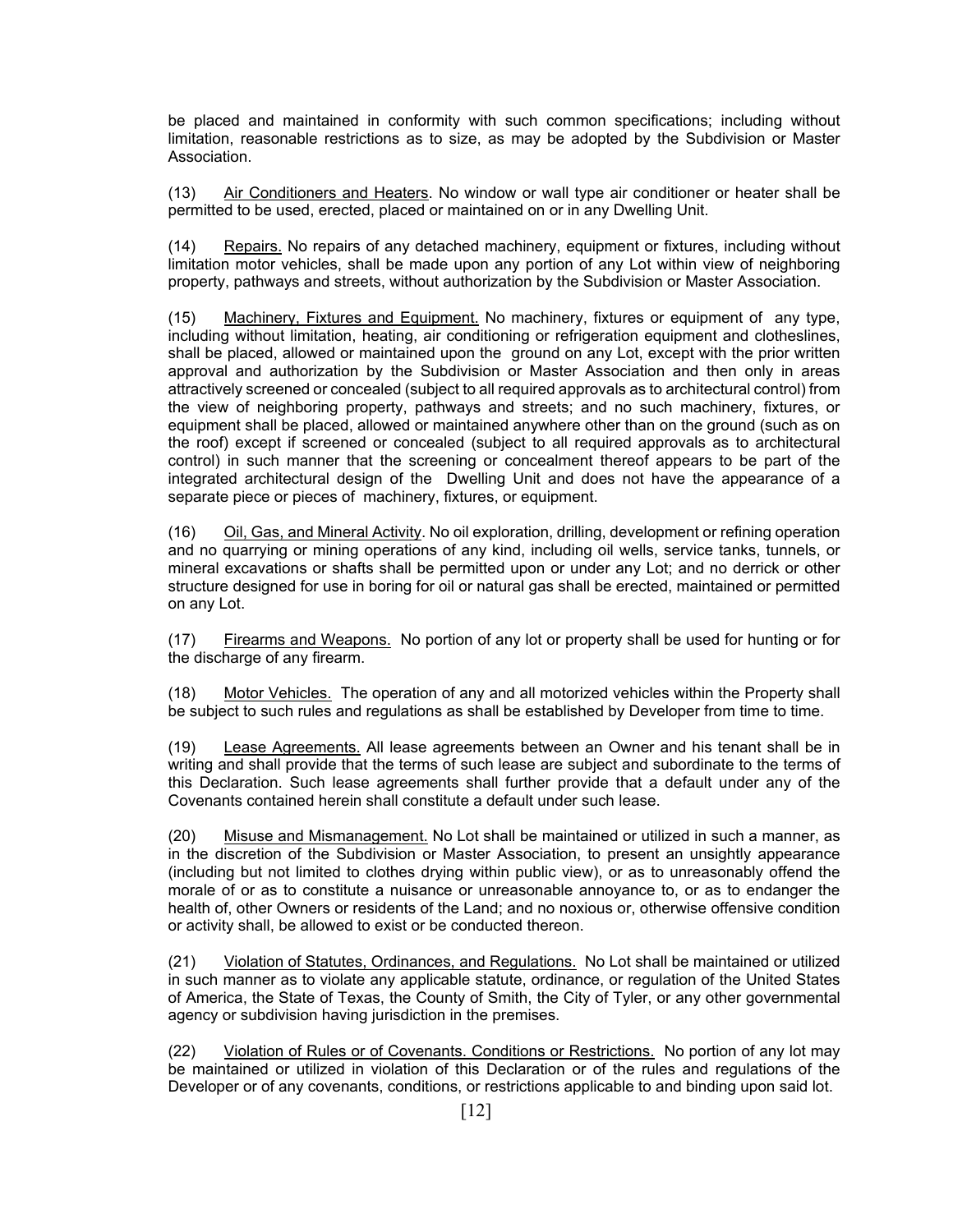### **ARTICLE V. MAINTENANCE BY THE ASSOCIATION AND OWNER**

## **5.01 Maintenance by Association.**

 The maintenance of the lawn and landscaping of the Lots and the Common Area Property in the Subdivision shall be the obligation of the Subdivision and/or Master Association as specified herein. The Subdivision and/or Master Association will be responsible for maintaining the lawns and the plant beds of each Lot and all the Common Area Property in good order and attractive condition. The following maintenance items are included:

- (1) Lawn mowing and trimming
- $(2)$  Tree and shrub pruning as needed for maintenance and health of all trees;
- (3) Fertilizing, mowing, weeding and replacement as necessary to maintain all landscaping and vegetation:
- (4) Prompt removal of fallen or uprooted trees, branches, or shrubs and repair of other damage to trees or large shrubs caused by storms or high winds;
- (5) Repair broken sprinkler lines or sprinkler heads within the Lot or Common Areas;
- (6) Keeping all parking areas, driveways, sidewalks, and roads free from trash and litter, attractive and in good condition;
- (7) Maintain the private concrete drive area in good working condition, making repairs as necessary.
- (8) Any other maintenance or repair item the Architectural Control Committee in its sole reasonable good faith discretion deems necessary or desirable.

## **5.02 Improper Maintenance by Subdivision Association as to Associations Obligations in Article 5.01**

In the event any portion of the Lots or Common Area Property is in the reasonable judgment of the Architectural Control Committee so maintained by the Subdivision Association thereof (i) as to present a public or private nuisance, (ii) as to substantially detract from the appearance or quality of CROSS GATE at THE CROSSING, or (iii) as to in any manner fail to comply with any of these Covenants, the Architectural Control Committee, as applicable, may make a finding to such effect, specifying the particular condition or conditions which exist, and pursuant thereto deliver written notice thereof to the Subdivision Association that unless corrective action (such corrective action to be stated in the written notice to the Subdivision Association) is taken within ten (10) days from the date of such written notice to remedy the situation, the Architectural Control Committee will cause such action to be taken at such Subdivision Association's cost and expense to remedy the situation, including entry upon the Owner's Lot or Common Area Property, if necessary. Any such entry upon a Lot or Common Area Property by the Architectural Control Committee or anyone at the direction of the Architectural Control Committee shall not be deemed a trespass or other violation of any law, ordinance or statute. The Owners and Subdivision Association grant to the Architectural Control Committee the right to enter upon the Owner's Lot and/or Subdivision's Common Area Property at all reasonable times to fulfill the obligations under this Article V, and neither the Architectural Control Committee nor anyone else entering upon any Lot or Common Area Property at their direction shall be subject to any liability therefore, except for gross negligence or willful misconduct. If after the expiration of said ten (10) day period the requisite corrective action has not been completed to the reasonable satisfaction of the Architectural Control Committee, the Architectural Control Committee shall be and is hereby authorized and empowered by the violating Subdivision Association to cause such remedial action to be taken on the Subdivision Association's behalf, and all reasonable costs and expenses thereof and associated therewith, including but not limited to the costs of collection, court costs and reasonable attorneys' fees, such costs and expenses being herein collectively called the "Maintenance Charges," together with interest accruing thereon from the date or dates of the remedial action of such costs at the rate of (i) ten percent (10.0%) per annum or (ii) the highest rate allowed by law if the highest legal rate is less than ten percent (10.0%) per annum, from such date until paid, shall be charged and assessed against the Subdivision Association. The Maintenance Charges, together with all interest accruing thereon, shall be payable to the Developer and shall be secured by the Assessment Lien as provided in Article VI hereof.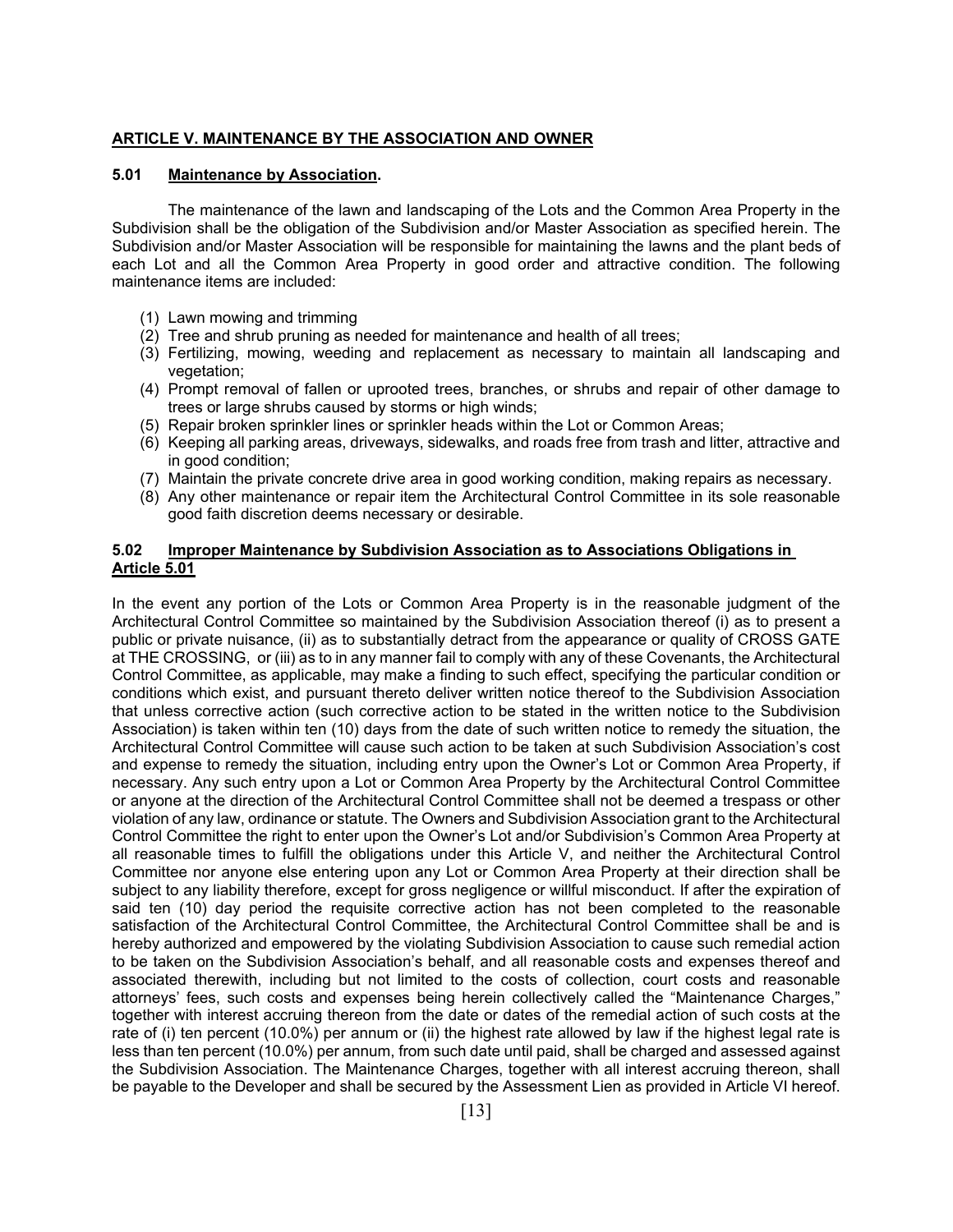Written notice of such assessment shall be delivered to the Subdivision Association by the Architectural Control Committee which notice shall specify the amount of such Maintenance Charges and shall demand payment thereof within thirty (30) days after the date of said notice. By acceptance of a Deed to the Common Area Property, Subdivision Association agrees to and shall pay to the Developer all Maintenance Charges that shall be charged or assessed against Subdivision Association.

#### **5.03 Maintenance by Owner.**

The maintenance of the Lot and Dwelling Unit of Owner shall be the obligation of Owner as specified herein. The owner will be responsible for the following maintenance items:

- (1) Maintaining the Dwelling Unit and any other Permanent Improvements (other than trees, shrubs or hedges which are obligation of Subdivision Association) in good order and attractive condition;
- (2) Adequate watering of lawn and landscaped areas. In addition, Owner agrees to adhere to a set watering schedule as deemed necessary by the Subdivision Association and/or Architectural Control Committee. In the event an irrigation controller malfunctions, the Owner must have the controller repaired in a prompt manner at owner's own expense;
- (3) Replacement of any dead plants at Owner's cost as deemed necessary by the Subdivision Association and/or Architectural Control Committee due to negligent watering or property damage deemed caused by Owner.

### **5.04 Improper Maintenance by Owner as to Owner's Obligations in Article 5.03**

 In the event any portion of any Lot or any Dwelling Unit is in the reasonable judgment of the Architectural Control Committee so maintained by the Owner thereof (i) as to present a public or private nuisance, (ii) as to substantially detract from the appearance or quality of CROSS GATE at THE CROSSING, or (iii) as to in any manner fail to comply with any of these Covenants, the Architectural Control Committee, as applicable, may make a finding to such effect, specifying the particular condition or conditions which exist, and pursuant thereto deliver written notice thereof to the offending Owner that unless corrective action (such corrective action to be stated in the written notice to the Owner) is taken within ten (10) days from the date of such written notice to remedy the situation, the Architectural Control Committee will cause such action to be taken at such Owner's cost and expense to remedy the situation, including entry upon the Owner's Lot, if necessary. Any such entry upon a Lot by the Architectural Control Committee or anyone at the direction of the Architectural Control Committee shall not be deemed a trespass or other violation of any law, ordinance or statute. Each Owner grants to the Architectural Control Committee the right to enter upon the Owner's Lot at all reasonable times to fulfill the obligations under this Article V, and neither the Architectural Control Committee nor anyone else entering upon any Lot at their direction shall be subject to any liability therefore, except for gross negligence or willful misconduct. If after the expiration of said ten (10) day period the requisite corrective action has not been completed to the reasonable satisfaction of the Architectural Control Committee, the Architectural Control Committee shall be and is hereby authorized and empowered by the violating Owner to cause such remedial action to be taken on the Owner's behalf, and all reasonable costs and expenses thereof and associated therewith, including but not limited to the costs of collection, court costs and reasonable attorneys' fees, such costs and expenses being herein collectively called the "Maintenance Charges," together with interest accruing thereon from the date or dates of the remedial action of such costs at the rate of (i) ten percent (10.0%) per annum or (ii) the highest rate allowed by law if the highest legal rate is less than ten percent (10.0%) per annum, from such date until paid, shall be charged and assessed against the offending Owner and the offending Owner's Lot. The Maintenance Charges, together with all interest accruing thereon, shall be payable to the Developer or Subdivision Association (whomever incurred the cost) and shall be secured by the Assessment Lien as provided in Article VI hereof. Written notice of such assessment shall be delivered to the offending Owner by the Architectural Control Committee which notice shall specify the amount of such Maintenance Charges and shall demand payment thereof within thirty (30) days after the date of said notice. By acceptance of a Deed to a Lot, every Owner agrees to and shall pay to the Developer or the Subdivision Association (whoever incurred the costs) all Maintenance Charges that shall be charged or assessed against an Owner's Lot.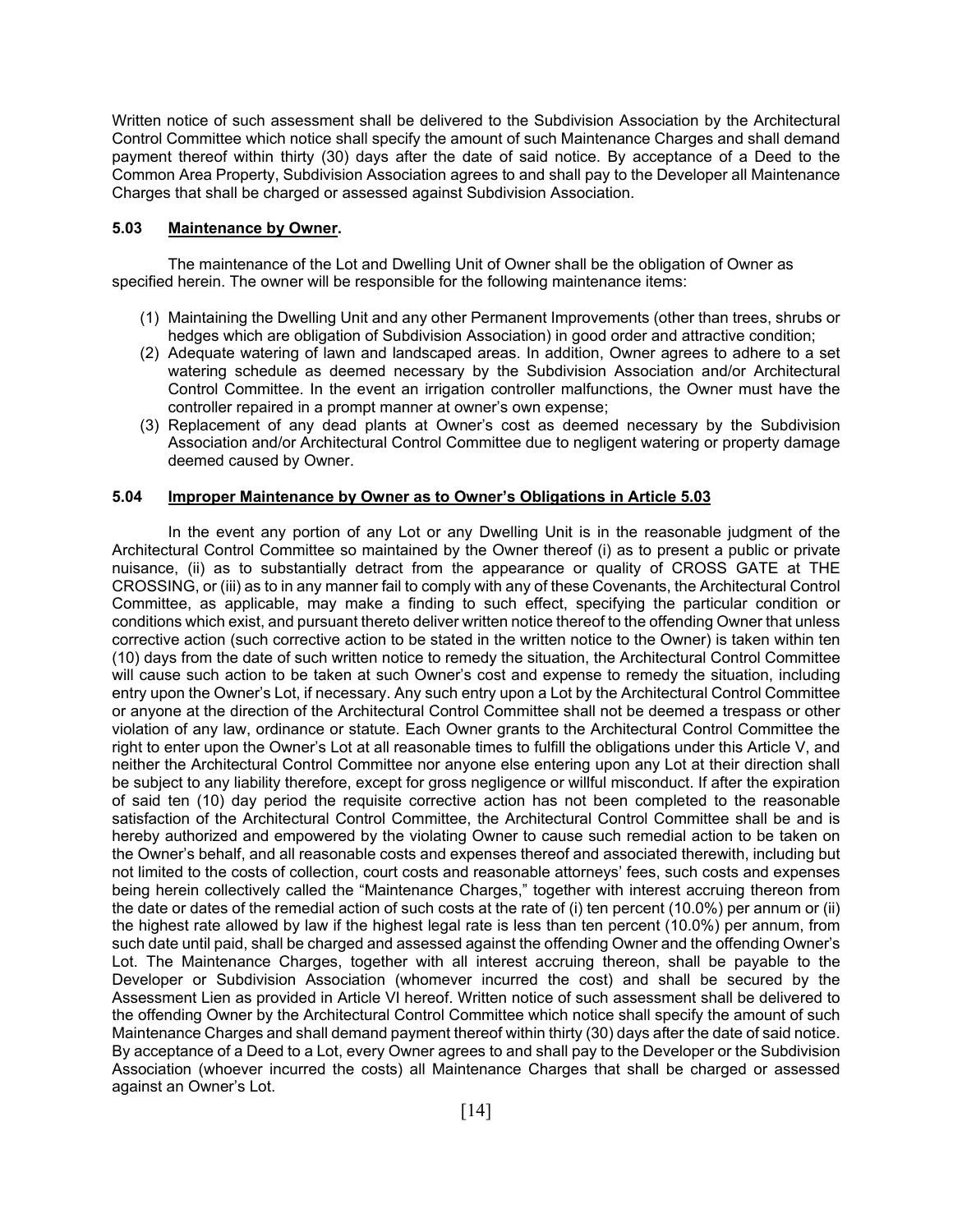#### **ARTICLE VI - IMPOSITION OF LIEN; OWNERS' AGREEMENT**

**6.01 Imposition of Assessment Lien and Priority of the Lien.** THE OBLIGATION TO PAY MAINTENANCE CHARGES IN THE MANNER PROVIDED FOR IN ARTICLE V, TO PAY FINES IN THE MANNER PROVIDED FOR IN ARTICLE VIII, TO PAY ASSESSMENTS N THE MANNER PROVIDED FOR IN ARTICLE X, AND TO PAY ANY OTHER CHARGES, OR ASSESSMENTS AS PROVIDED IN THIS DECLARATION, TOGETHER WITH INTEREST, COLLECTION COSTS, COURT COSTS, AND REASONABLE ATTORNEY'S FEES RELATED THERETO, SHALL BE AND IS HEREBY EXPRESSLY SECURED BY A CONTINUING CONTRACTUAL LIEN (THE "ASSESSMENT LIEN") AND CHARGE ON THE LOT COVERED BY SUCH MAINTENANCE CHARGES, FINES, ASSESSMENTS OR OTHER CHARGES, WHICH SHALL BIND SUCH LOT AND THE OWNERS THEREOF AND THEIR HEIRS, SUCCESSORS, DEVISEES, PERSONAL REPRESENTATIVES AND ASSIGNEES. The aforesaid continuing contractual Assessment Lien shall attach to all of the Property as of the date of the recording of this Declaration in the Official Pubic Records of Smith County, Texas, and such Assessment Lien shall be superior to all other liens except as provided in Section 7.03 of this Declaration. The Subdivision and/or Master Association shall have the right to subordinate the aforesaid Assessment Lien to any other lien, and the exercise of such right shall be entirely discretionary with the Subdivision or Master Association. Except for a conveyance to a purchaser at a foreclosure sale pursuant to a lien to which the Assessment Lien is subordinate as provided herein or in Section 7.03 hereof, any part of the Property conveyed to, and accepted and held by, the Owner thereof shall be subject to the Assessment Lien provided for in this Section 6.01. To evidence any unpaid Assessments, the Subdivision or Master Association shall prepare a written notice of unpaid Assessments (the "Notice of Unpaid Assessment") setting forth the amount of the unpaid indebtedness, the name of the Owner and describing the affected part of the Property. Such notice shall be signed by an officer of the Subdivision or Master Association and shall be recorded in the Official Public Records of Smith County, Texas. The Subdivision or Master Association shall record an appropriate release of any recorded Notice of Unpaid Assessments when the amounts referenced therein have been paid. THE ASSESSMENT LIEN MAY BE ENFORCED BY FORECLOSURE OF THE ASSESSMENT LIEN UPON THE DEFAULTING OWNER'S LOT BY THE SUBDIVISION OR MASTER ASSOCATION SUBSEQUENT TO THE RECORDING OF THE NOTICE OF UNPAID ASSESSMENTS EITHER BY JUDICIAL FORECLOSURE OR BY NONJUDICIAL FORECLOSURE THROUGH A PUBLIC SALE IN LIKE MANNER AS A MORTGAGE ON REAL PROPERTY IN ACCORDANCE WITH THE TEXAS PROPERTY CODE, AS SUCH MAY BE REVISED, AMENDED, SUPPLEMENTED OR REPLACED FROM TIME TO TIME. In addition, the Subdivision or Master Association shall have the right and authority to institute suit against the Owner personally to obtain a judgment for unpaid Assessments. Furthermore, the Subdivision or Master Association shall have such other rights and remedies as permitted or allowed by applicable law. In any foreclosure proceeding, whether judicial or nonjudicial, or in any suit or other action against, or pertaining to the Owner, the Owner shall be required to pay all costs, expenses and reasonable attorneys' fees incurred by the Subdivision or Master Association. The Developer shall have the right and power to buy the Lot at foreclosure or other legal sale and to acquire, hold, lease, mortgage, convey or otherwise deal with the same, subject to any statutory right of redemption.

**6.02 Owner's Agreement.** Each Owner, owning a Lot for said Owner, and the Owner's heirs, executors, administrators, personal representatives, successors, and assigns, covenants and agrees:

- (a) that the Owner acquires the Owner's Lot subject to the Maintenance Charges, Fines, Assessments, and the Assessment Lien set forth in this Declaration; and
- (b) that by accepting a Deed to the Owner's Lot, the Owner is, shall be, and shall remain personally liable for any and all Fines, Maintenance Charges and Assessments created in this Declaration and assessed against the said Owner's Lot while the said Owner is (or was) the Owner thereof regardless of whether such covenants or agreements are expressed in such Deed and regardless of whether the said Owner signed the Deed; and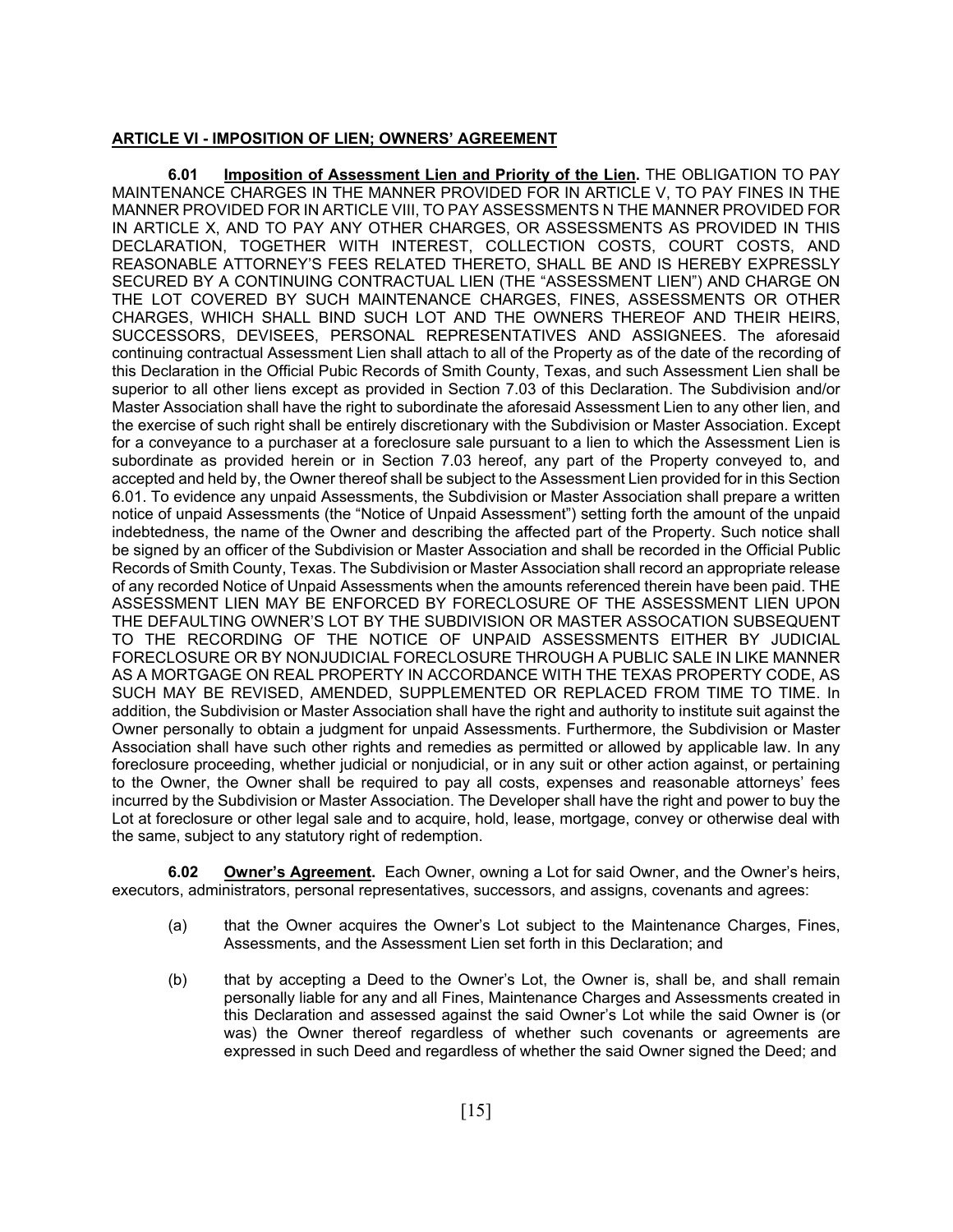(c) that by accepting a Deed to the Owner's Lot and to secure the Owner's performance hereunder, the Owner agrees that the Subdivision or Master Association, in its capacity as trustee, shall have the right to nonjudicially foreclose upon the Assessment Lien granted herein in accordance with and upon compliance with the applicable provisions of the Texas Property Code, as the same may be amended or supplemented from time to time.

## **ARTICLE VII - ENFORCEMENT OF DECLARATION AND OF ASSESSMENT LIEN**

**7.01 Enforcement by Developer, Architectural Control Committee or Subdivision Association.** The Developer, the Architectural Control Committee, the Master Association, or the Subdivision Association, acting either jointly or independently, shall each have the right, jointly or severally, but not the obligation, to enforce the provisions of this Declaration, including, but not limited to, enforcement of the Assessment Lien. Any Owner shall also have the right to enforce this Declaration at the said Owner's sole cost and expense by any appropriate action, whether at law or in equity. Neither the Developer, nor the Architectural Control Committee, nor the Subdivision Association, nor the Master Association shall have any liability to any Owner or any other person or entity for failing or refusing to enforce this Declaration.

**7.02 Enforcement Remedies.** If the Owner of any Lot fails to pay any Fines, Maintenance Charges or Assessments assessed, or to pay any interest accrued on any Fines, Maintenance Charges or Assessments, or any and all costs (including court costs and attorneys' fees) incurred by either the Developer, the Master Association, the Architectural Control Committee, or the Subdivision Association, or any one of them, in collecting same, the Developer, the Architectural Control Committee, the Master Association and/or the Subdivision Association, as applicable, shall have the right to enforce the payment of the Fines, Maintenance Charges and Assessments, and all interest accrued thereon and costs incurred by either the Developer, the Architectural Control Committee, the Master Association or the Subdivision Association, or any one of them, in collecting same, and/or enforce the Assessment Lien by taking either or both of the following actions, concurrently or separately (and, by exercising either of the remedies hereinafter set forth, the Developer, the Architectural Control Committee, the Master Association and the Subdivision Association do not prejudice their exercise of any other remedy);

- (a) bring an action at law and recover judgment against the Owner personally obligated to pay the Fines, Maintenance Charges or Assessments; or
- (b) enforce the Assessment Lien against the Lot by any means available at law or in equity, including without limitation a nonjudicial foreclosure sale of the Lot, such sale to be conducted in the manner set forth in 51.002 of the Texas Property Code, as the same may be amended or supplemented from time to time. The Developer or any other Owner may be the purchaser at any such foreclosure sale.

**7.03 Subordination of the Assessment Lien to First Mortgage or Deed of Trust.** The Assessment Lien provided for herein shall be subordinate to any valid first mortgage lien (purchase money or improvement loan) held by, or deed of trust of which the beneficiary is, an institutional lender which is chartered (or licensed) by the United States or any state within, the United States. Sale or transfer of any Lot shall not affect the Assessment Lien, provided, however, that if the sale or transfer is pursuant to foreclosure of any such superior mortgage lien or deed of trust, or pursuant to any sale or proceeding in lieu thereof, the purchaser at the mortgage lien foreclosure or deed of trust sale, or any grantee taking by deed in lieu of foreclosure, shall take the Lot free of the Assessment Lien for all Maintenance Charges that have accrued up to the date of issuance of a sheriffs or trustee's deed or deed in lieu of foreclosure; but upon the date of issuance of a sheriffs or trustee's deed or deed in lieu of foreclosure, the Assessment Lien immediately shall become and remain superior to any and all other charges, liens, or encumbrances (except lien for taxes or other public charges which by applicable law are expressly made superior and except to the extent stated herein with respect to any subsequent first lien financing), and such mortgage or deed of trust foreclosure sale purchaser or grantee shall take the Lot or Properly subject to all Maintenance Charges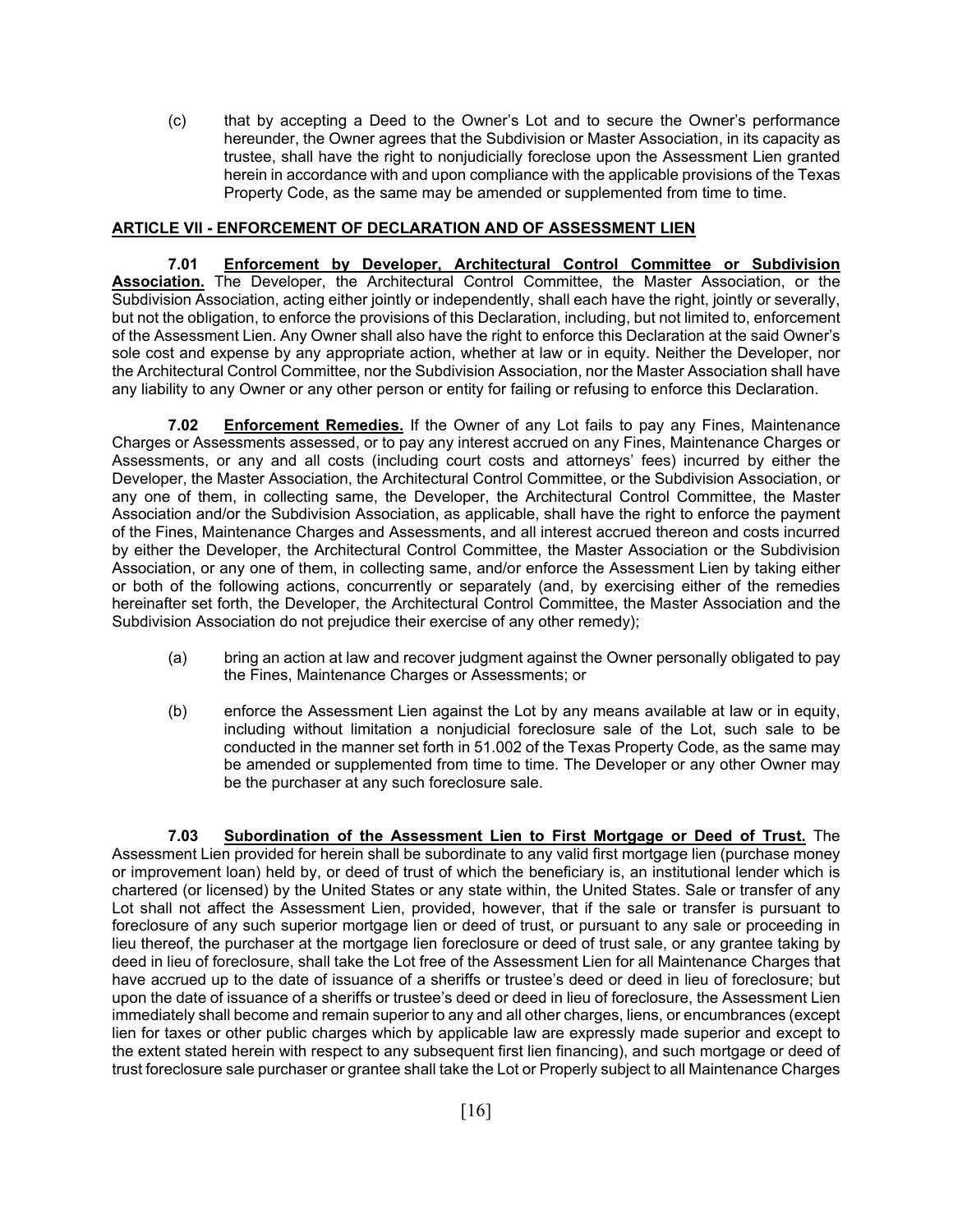and Assessments, and the Assessment Lien therefor accruing subsequent to the date of issuance of a sheriffs or trustee's deed or deed given in lieu of foreclosure.

# **ARTICLE VIII -RIGHTS AND POWERS**

**8.01 Right to Inspect.** The Developer, the Architectural Control Committee, the Master Association and the Subdivision Association, jointly or severally, shall have the right to enter upon all Lots for the purpose of inspecting whether or not the Owner thereof is in compliance with the Declaration and Covenants, and each Owner grants the Developer, the Architectural Control Committee, the Master Association and the Subdivision Association the right to enter upon the Owner's Lot for such inspection purposes. If during the course of construction of any improvements upon a Lot, the Developer, the Architectural Control Committee, the Master Association or the Subdivision Association, jointly or severally, determines in its/their sole discretion that there is a violation of the Covenants, the Developer, the Architectural Control Committee, the Master Association or the Subdivision Association, as appropriate, may order a discontinuance of the construction of the improvements until such time as corrective measures have been taken to assure full compliance with the Covenants, and an Owner's failure to immediately discontinue or cause the discontinuance of construction of the Dwelling Unit, upon demand by Developer, the Architectural Control Committee, the Master Association or the Subdivision Association, shall constitute a further violation of this Declaration by that Owner.

**8.02 Fines.** The Developer, Master Association and/or Subdivision Association shall have the right to levy reasonable fines against any Owner who (i) violates any of the Covenants, (ii) violates any other covenant, restriction, reservation, charge, servitude, assessment or conditions set forth in this Declaration, or (iii) violates any rule, condition or regulation enacted, passed or otherwise required or approved by the Developer, Master Association, the Architectural Control Committee, or the Subdivision Association, Such fines against any Owner shall be an Assessment, as herein defined.

- (a) When the Developer, the Master Association or the Subdivision Association shall levy a reasonable fine against any Owner or Owners, the Developer, Master Association or Subdivision Association, as applicable, shall give written notice of such fine to the affected Owner or Owners at such Owner's or Owners' most recent address according to the records of the Developer, Master Association or Subdivision Association by United States mail, certified mail, return receipt requested, with proper postage affixed thereon. Upon receipt of such written notice, the Owner or Owners shall have ten (10) days to request in writing a private meeting with the Developer, Master Association or Subdivision Association, as applicable, to discuss the nature of the violation giving rise to the fine.
- (b) At the conclusion of the private meeting provided for in Section 8.02(a), above, or (ii) if no private meeting is requested by the Owner or Owners, the Developer, Master Association or Subdivision Association, as applicable, shall advise the Owner or Owners in writing of its final decision with respect to the violation. If the final decision results in a fine being levied against the Owner or Owners, the Owner or Owners shall pay such fine within ten (10) days of such final decision. If such fine is not fully paid within such ten-day period, the Developer, Master Association or Subdivision Association may enforce such Assessment as provided in this Declaration, i.e. Article VII.

# **ARTICLE IX - RESERVATIONS OF DEVELOPER**

- **9.01 Reservations.** The following reservations are hereby made by Developer:
- A. The utility easements shown on the Plat are dedicated with the reservation that such utility easements are for the use and benefit of any public utility operating in Smith County, Texas, as well as for the benefit of Developer to allow for the construction, repair, maintenance and operation of a system or systems of electric light and power, telephone liens, television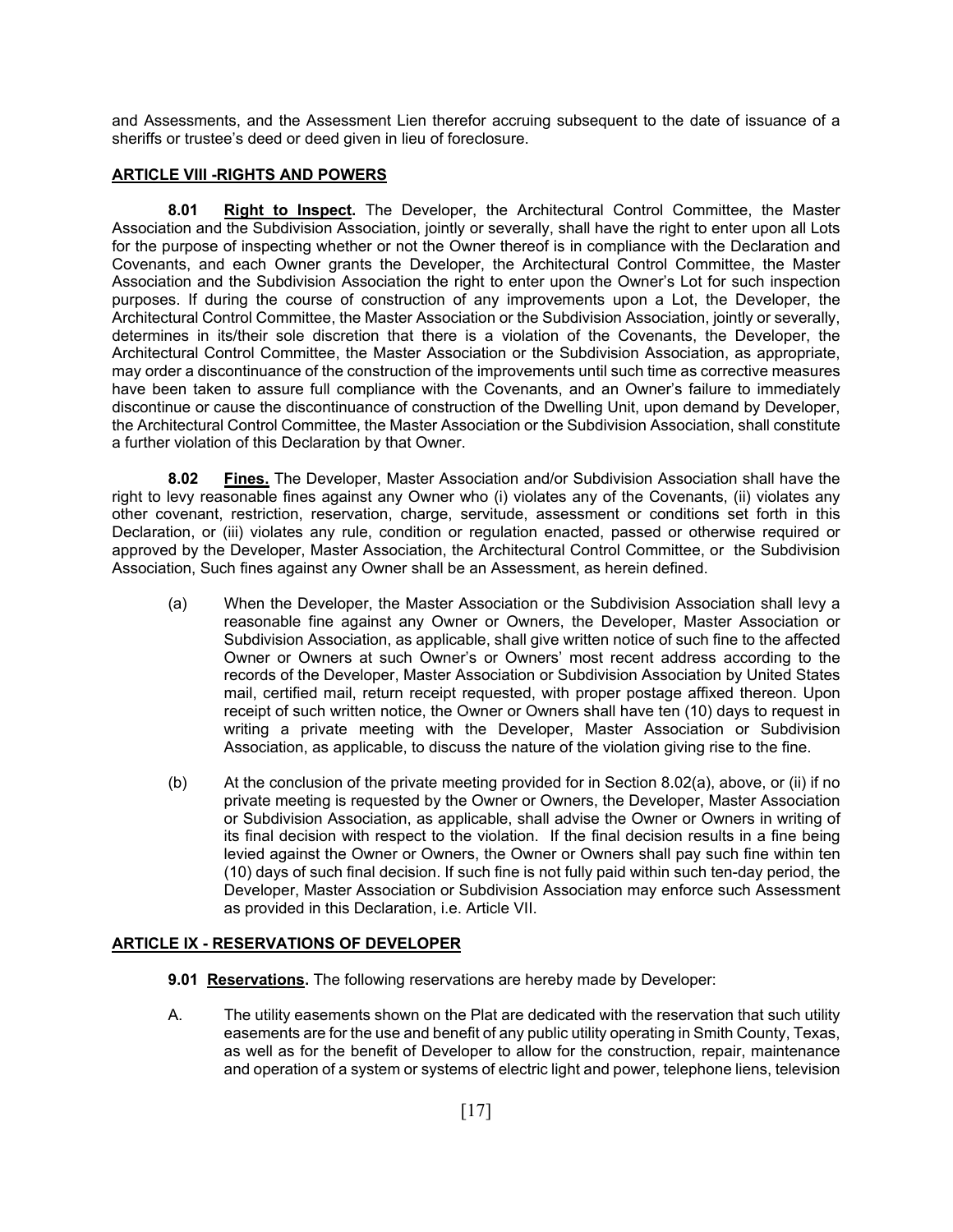cable lines, security, gas, water, sanitary sewers, storm and sewers and any other utility or service which Developer may find necessary or proper.

- B. Developer reserves the right from time to time to make changes in the location, shape, and size of, and additions to, the easements described in Section 9.01(A) above, for the purpose of more efficiently or desirably installing utilities therein and thereon, and this right to make such changes is herein and hereby expressly transferred and assigned to Developer.
- C. The title conveyed to any Lot shall not be held or construed to include the title to the water, gas, electricity, telephone, storm sewers or sanitary sewers lines, poles, pipes, conduits, cable television lines or other appurtenances or facilities constructed by Developer or public utility companies upon, wider, along, across or through such utility easements; and the right (but not obligation) to construct, maintain, repair and operate such systems, utilities, appurtenances and facilities is reserved to Developer, its successors and assigns.
- D. The right to sell, dedicate or lease the liens, utilities, appurtenances and other facilities described in Section 9.01(C), above, to any municipality, governmental agency (including any water control or utility district created under Article XVI, Section 59 of the Texas Constitution covering the Property as well as other lands), public service corporation or other party is hereby expressly reserved to Developer.
- E. The Developer, and its successors or assigns, shall not be liable for any damage caused or done by the Developer, nor any of its agents or employees to any Lot, any Permanent Improvements, or to any shrubbery, trees, flowers or other property of any Owner situated on any Lot.
- F. The right to enter upon any Lot or Lots during installation of streets for the purpose of performing street excavation, construction, and paving is hereby reserved to Developer, its successors and assigns. The Developer, and its successors or assigns, shall not be liable for any damage done by The Developer nor any of its agents or employees to shrubbery, trees, flowers or other property of the Owner which is necessitated by such street construction.

### **ARTICLE X - THE SUBDIVISION ASSOCIATION**

**10.01 Establishment.** The Developer shall have the right to form the Subdivision Association by the filing of the Certificate of Formation of the Subdivision Association with the Secretary of State of the State of Texas. The Subdivision Association has not been established on the date of the filing of this Declaration. The Subdivision Association may be formed by the Developer at any time after the date on which this Declaration is recorded.

**10.02 By-Laws.** Bylaws for the Subdivision Association will be established and adopted by the Board of the Subdivision Association.

**10.03 Membership.** The Developer and each Owner of a Lot, including successive buyers, shall automatically and mandatory become and be a Member of the Subdivision Association. Membership shall be appurtenant to and shall not be separated from ownership of any Lot. Every Member shall have a right at all reasonable times during regular business hours of the Subdivision Association to inspect the books and records of the Subdivision Association.

**10.04 Voting Rights.** The Subdivision Association shall have two (2) classes of membership to be designated as Class A and Class B.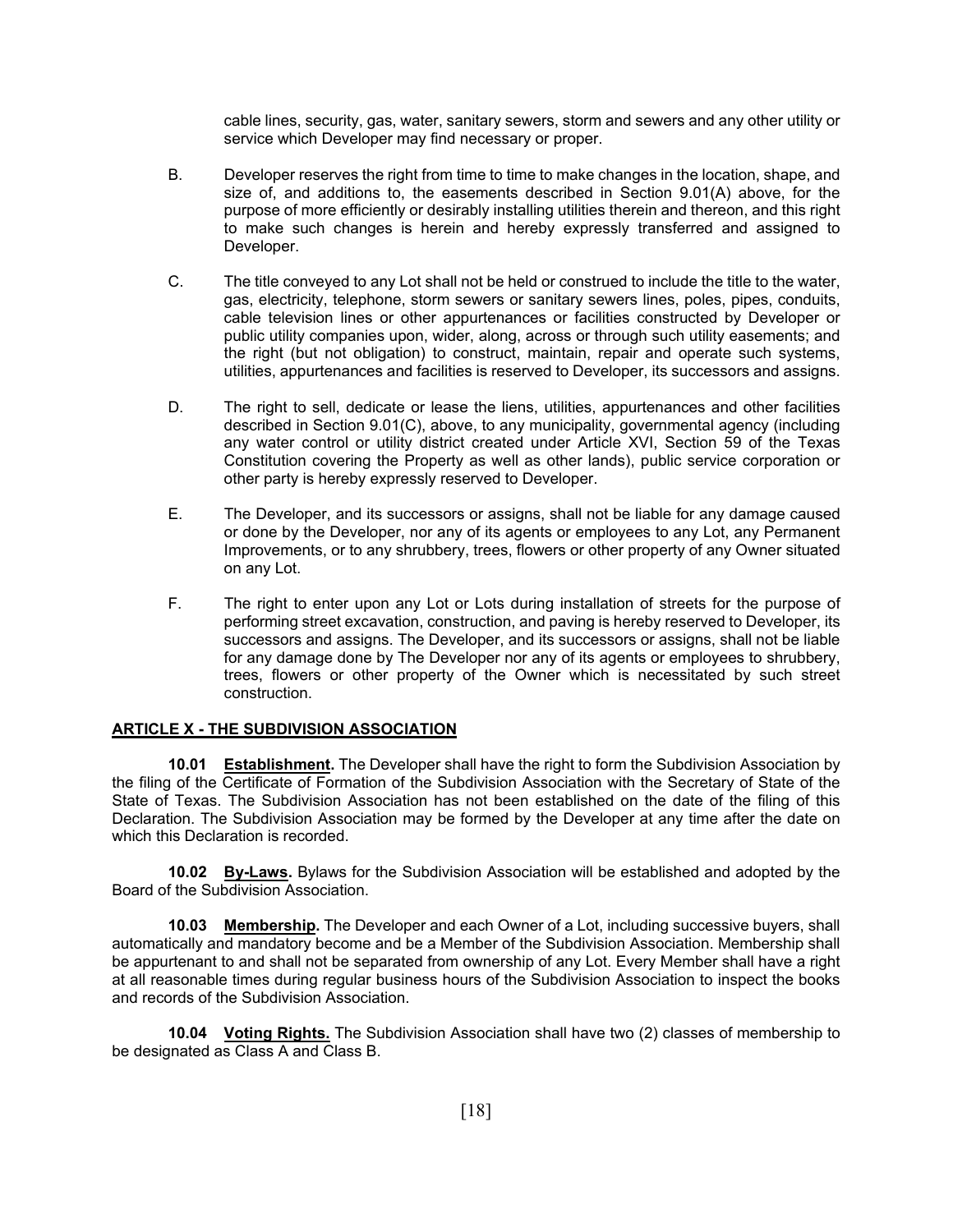A. Class A members shall be all Owners with the exception of the Developer. A Class A member shall be not entitled to vote until (i) the Developer initially sells all of the Lots owned by the Developer that are part of the Property, or (ii) the Developer files a statement with the Subdivision Association that the Developer will allow the Class A members to vote. Once the Developer files the statement with the Subdivision Association allowing Class A members to vote, the statement may not be revoked by the Developer. Each Class A member shall, once the Class A members are entitled to vote, be entitled to one (1) vote for each individual Lot owned. When more than one person owns an interest in an individual Lot, all such persons shall be members of the Subdivision Association, however, the one (1) vote voting right for such Lot shall be exercised collectively as the owners of the particular Lot shall between or among themselves determine.

 B. The Developer shall be the Class B member for so long as it owns any Lot that is a part of the Property which has not previously been conveyed by the Developer to an Owner. When any Lot is initially sold by the Developer, the Class B membership with respect to such Lot shall cease and automatically become and be a Class A membership. Unless the Developer files the statement with the Subdivision Association referred to in Section 10.04(A), above, allowing Class A members to vote, for so long as the Developer, owns any Class B membership, the Developer shall be the only member of the Subdivision Association entitled to vote.

 C. Once the Class A members are entitled to vote, whether by sale by the Developer of all of the Developer's Lots or by the Developer's filing the statement with the Subdivision Association allowing the Class A members to vote, the Class B member shall no longer be entitled to vote as a member of the Subdivision Association.

**10.05 Board of Directors.** The Board shall be elected by the members as provided in the By-Laws. The Board shall conduct the business of the Subdivision Association, except when a membership vote is required by this Declaration, the Certificate of Formation, or the By-Laws.

**10.06 Assessments.** Each Lot is hereby subject to an annual maintenance charge and assessment for the purpose of creating a fund to be used for the mutual benefit of all Owners, the Subdivision, and CROSS GATE at THE CROSSING. The amount of such annual maintenance charge shall be determined by the Board, and such annual and special maintenance charges and assessments shall be paid by the Owner of each Lot to the Subdivision and/or Master Association in accordance with the procedures that shall be adopted from time to time by the Board. The annual maintenance charges and assessments may be used for, among other purposes, upkeep, repair and maintenance of the Lots and the Subdivision. The special charges and assessments shall be used only for the purposes for which they are assessed by the Board. If an Owner shall own more than one Lot, the Owner shall be responsible for paying the full annual maintenance charge and the full special assessment for each Lot owned by the Owner. Notwithstanding anything contained in this Declaration or elsewhere, the Developer shall not at any time be required to pay nor otherwise be responsible for payment of any annual or special maintenance charge or assessment.

**10.07 Special Assessments.** In addition to the annual maintenance assessment charge as noted in Article 10.06, the Developer, Master Association or Subdivision Association shall possess the right, power and authority to establish special assessments from time to time as may be necessary or appropriate to pay for any expenses related to the proper maintenance, care, improvement or reconstruction of the private concrete drive, Common Areas, walls, fences or landscape easements belonging to the Subdivision or Master Association. Notwithstanding anything to the contrary contained in this Declaration, any special assessment established hereunder must be approved by the affirmative vote of seventy-seven percent (77%) of a quorum of the total votes of each class of Owners present at a duly called meeting for such purpose. At least seventy-five percent (75%) of the Owners of each class must be present at this duly called meeting in order to constitute a quorum.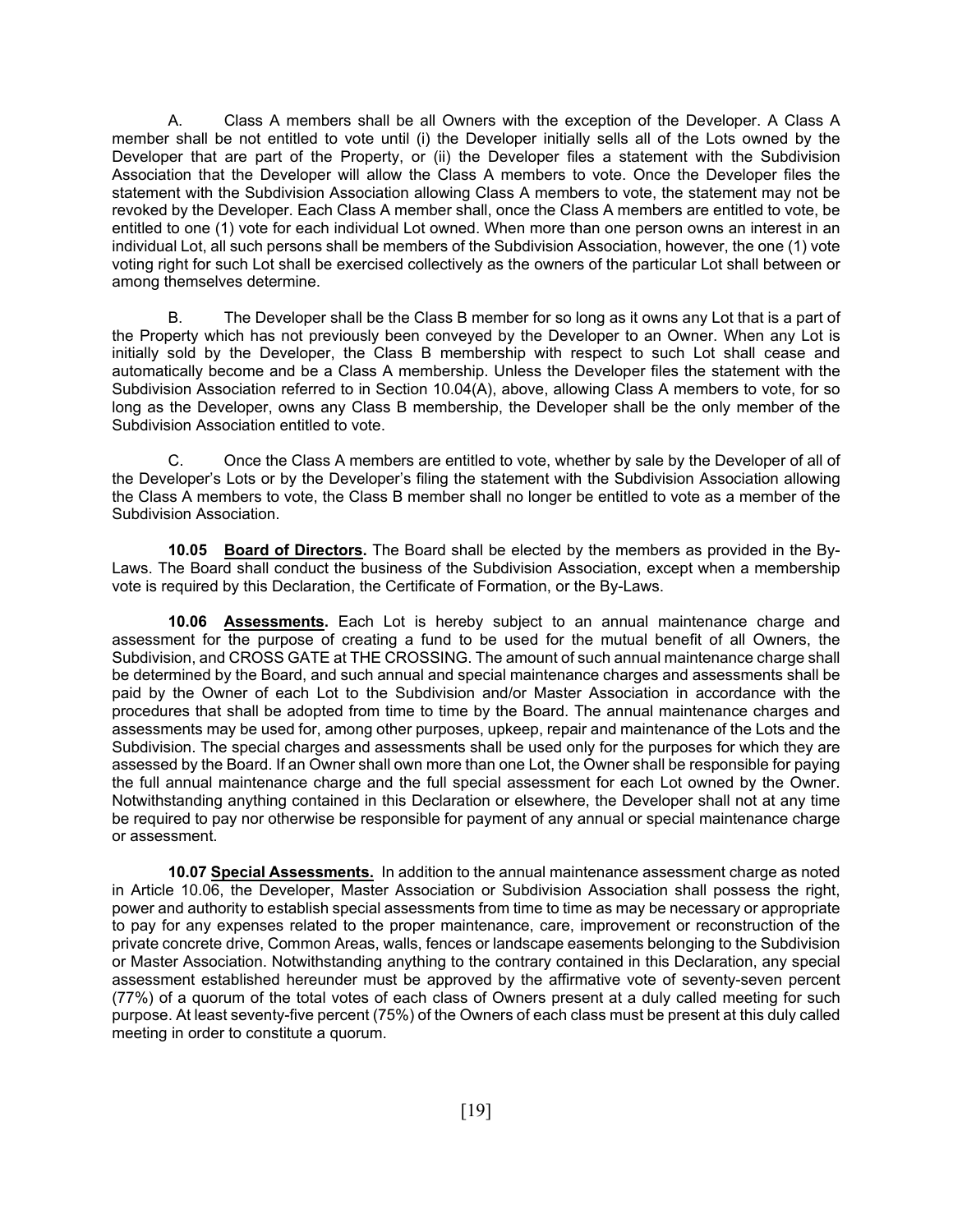As an alternative, the Developer reserves the right to perform the maintenance contemplated in this Article 10.07, and to assess each Owner with the prorata share of the costs, including reasonable attorney fees incurred by the Developer, as set forth in the bylaws of the Association.

**10.08 Conflicts.** The Subdivision Association may make whatever rules, regulations and By-Laws it deems necessary or desirable to govern the Subdivision Association and its members; provided, however, that any conflict between the Subdivision Association's rules, regulations and By-Laws and the provisions of this Declaration shall be controlled by and resolved in favor of this Declaration.

# **ARTICLE XI – THE MASTER ASSOCIATION**

**11.01 Membership in Master Association**. Each Owner of a Lot including successive buyers, shall automatically and mandatorily become and be a member of the Master Association and shall be subject of the existing restrictions entitled Declaration of Covenants, Restrictions, Conditions, Assessments, Charges, Servitudes, Liens, Reservations and Easements for THE CROSSING, filed of record as document number 2007-R00022343 as well as the Amendment to Declaration of Covenants, Restrictions, Conditions, Assessments, Charges, Servitudes, Liens, Reservations and Easements for THE CROSSING, filed as document number 2010-R00036267 of the Official Public Records of Smith County, Texas (the "Master Declaration") including all restrictions, assessments, easements, etc. as described therein.

**10.02 Conflicts with Master Association.** In the event any conflict between the Subdivision Association's rules, regulations and By-Laws and the Master Association's rules, regulations and By-Laws occurs, the provisions of the Master Declaration shall control.

## **ARTICLE XII - TERMS; AMENDMENTS; TERMINATIONS**

**12.01 Term: Method Of Termination.** This Declaration and the Covenants shall be effective upon the date of recordation hereof and, as may be amended from time to time, shall continue in full force and effect to and including December 31, 2046. From and after December 31, 2046, this Declaration, as it may have been amended, shall be automatically extended for successive periods of ten (10) years each, unless there is an affirmative vote to terminate this Declaration by the then Owners of at least seventy-five percent (75.0%) of the Lots (there being only one vote per Lot which shall be exercised collectively by any multiple owners of interests in any one Lot as they may among themselves determine) casting their votes for termination at a meeting of the Owners held for such purpose within six (6) months prior to the expiration of the initial effective period hereof or any ten (10) year extension.

**12.02 Amendments.** Until the later of (i) the date on which the Developer shall have initially sold all of the Lots, such sales being evidenced by the recording of a Deed from the Developer to the initial buyer of a Lot, or (ii) December 31, 2019, the Developer shall have the right to unilaterally change or amend this Declaration at any time, in any manner, and for any reason or purpose as determined at the sole discretion of the Developer. After all of the Lots have been initially sold by Developer, this Declaration may be amended or changed in whole or in part at any time only by the affirmative vote of the then Owners of at least seventy-five percent (75.0%) of the Lots (each Owner having one vote per Lot owned which shall be exercised collectively by any multiple owners of interests in any one Lot as they may among themselves determine) casting their votes to amend or change this Declaration at a special meeting of the Owners called pursuant to Section 12.03.

**12.03 Election Procedures.** The affirmative votes required under Sections 12.01 and 12.02 hereof shall he obtained and evidenced by the requisite vote of the Owners present at a meeting of Owners duly called by at least twenty-five percent (25.0%) of the Owners or by the Developer pursuant to notice to all of the Owners on or prior to ten (10) days before the date of the meeting at which meeting the requisite percentage of Owners vote to so amend or terminate this Declaration. No proxy votes shall be allowed or valid. The notice of the meeting must set forth the proposal as to amendment of this Declaration and such affirmative vote of the requisite percentage of Owners must be evidenced by minutes of the meeting duly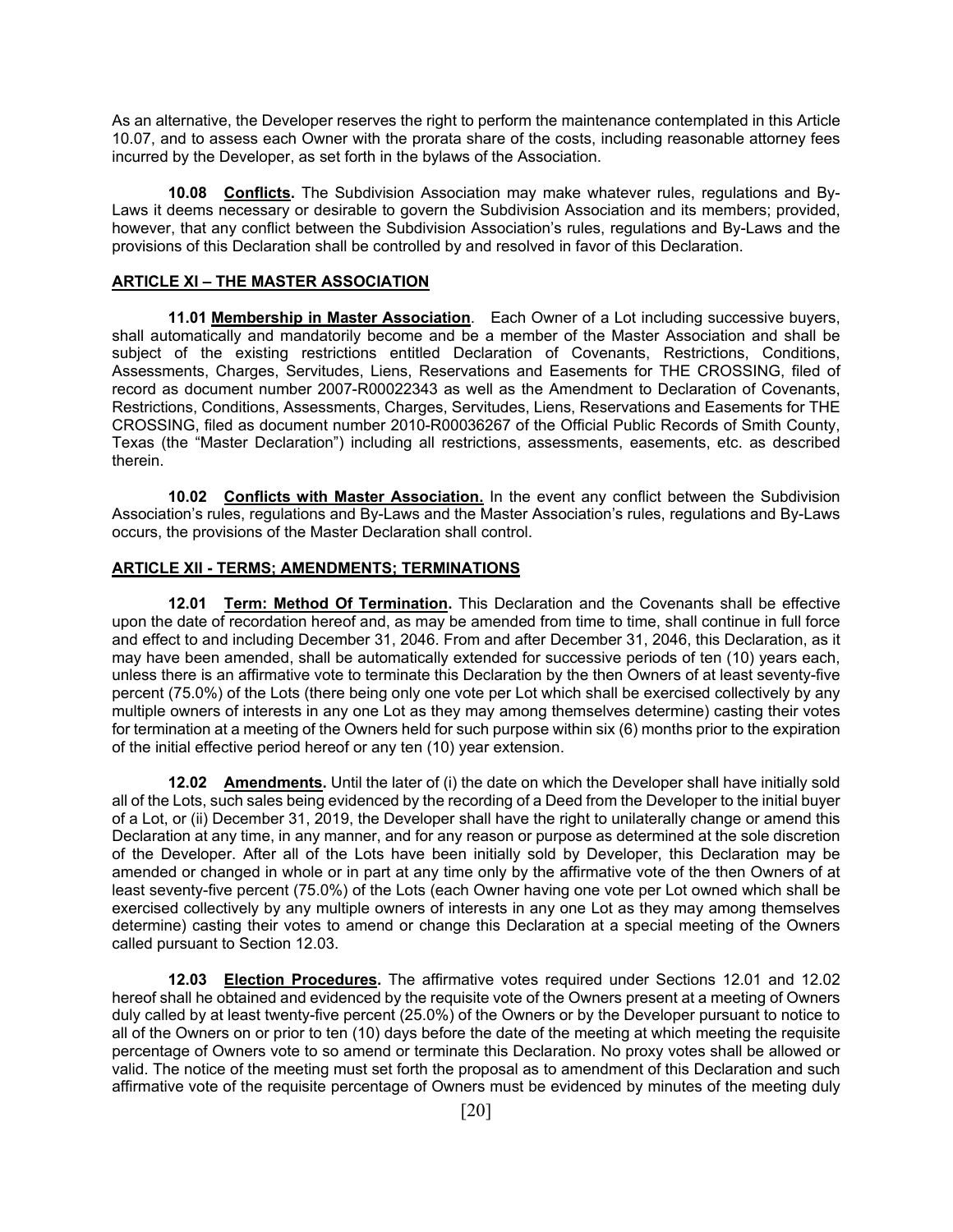certified by the Owners who called the meeting or the Developer. In any event, as long as the Developer owns a Lot in the Subdivision, a copy of the minutes shall be delivered to the Developer prior to any amendment or change becoming effective.

**12.04 Recording Amendments.** Upon the amendment or change of this Declaration (and/or the Covenants contained herein) as herein provided, and upon the other conditions set forth in Section 12.01 and Section 12.03 of this Article XII having been satisfied, then each amendment shall be executed by the (i) the Developer, its successors or assigns, or (ii) the Owners who voted in favor of the amendment or change, as applicable, placed in recordable form, and filed of record in the Official Public Records of Smith County, Texas, accompanied by a statement that either (i) the Developer, or (ii) the requisite percentage of Owners, have voted to make such amendment to this Declaration.

**12.05 Effect.** Upon the filing of an amendment or change in accordance with Section 12.04, this Declaration and the Covenants, as amended, shall remain in full force and effect.

### **ARTICLE XIII - RESERVATION OF RIGHT TO RESUBDIVIDE**

 Subject to the approval of any and all appropriate governmental agencies having jurisdiction over the Subdivision or any Lot, Developer hereby reserves the right at any time while it is the Owner thereof to subdivide or resubdivide, as the case may be, and/or plat or replat, as the case may be, all or any portion of the Subdivision or of any Lot or Lots then owned by Developer without the consent of any Owner.

#### **ARTICLE XIV - MISCELLANEOUS**

**14.01 Interpretation of the Covenants.** Except for judicial construction, until the Subdivision Association is incorporated, the Developer shall have the exclusive right and power to construe and interpret the provisions of this Declaration. Once the Subdivision Association is formed, the Developer and/or the Subdivision Association shall have the exclusive right and power to construe and interpret the provisions of this Declaration. In the absence of any adjudication to the contrary by a Court of competent jurisdiction, the Developer's and/or the Subdivision Association's construction or interpretation of the provisions hereof, as applicable, shall be final, conclusive, and binding as to all persons and properly benefitted or bound by this Declaration and the provisions hereof.

**14.02** Severability. Any determination by any court of competent jurisdiction that any provision of this Declaration is invalid or unenforceable shall not affect the validity or enforceability of any of the other, remaining provisions hereof, which remaining provisions shall be and remain in full force and effect.

**14.03 Rule Against Perpetuities.** If any interest purported to be created by this Declaration is challenged under the Rule Against Perpetuities or any related rule, the interest shall be construed as becoming void and of no effect as of the end of the applicable period of perpetuities computed. from the date when the period of perpetuities starts to run on the challenged interest; the "lives in being" for computing the period of perpetuities shall be (a) those which would be used in determining the validity of the challenged interest, plus (b) if applicable, those of the issue of the Developer who are living at the time the period of perpetuities starts to run on the challenged interest.

**14.04 Change of Circumstances.** Except as otherwise expressly provided in this Declaration, no change of conditions or circumstances shall operate to extinguish, terminate, or modify any of the provisions of this Declaration.

**14.05 Rules and Regulations.** In addition to the right to adopt rules and regulations on the matters expressly mentioned elsewhere in this Declaration, the Developer, the Subdivision Association, the Master Association or the Architectural Control Committee, as applicable, shall have the right to adopt rules and regulations with respect to all other aspects of the rights, activities and duties of the Developer, the Master Association, the Subdivision Association or the Architectural Control Committee, as applicable, provided said rules and regulations are not inconsistent with the provisions of this Declaration.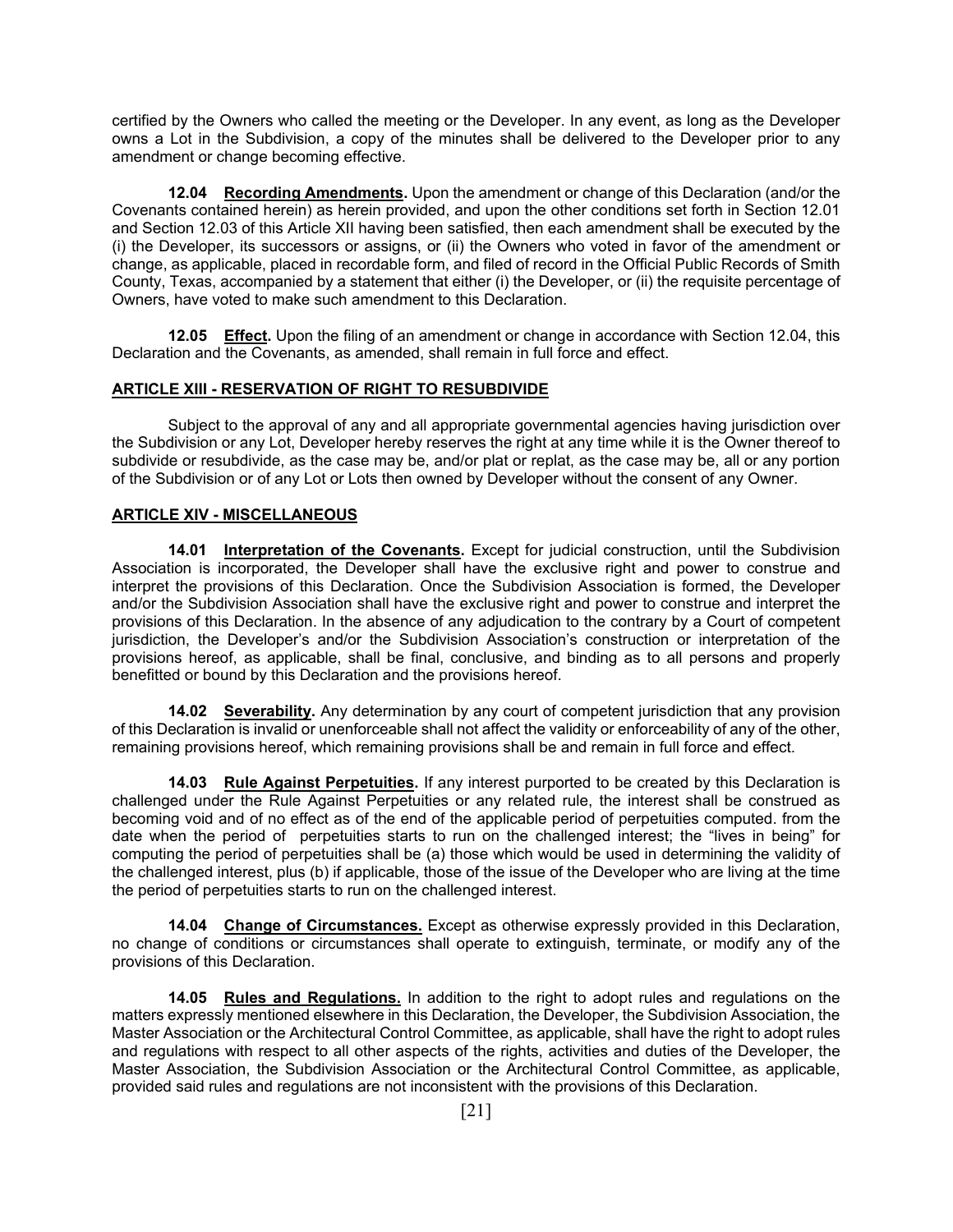**14.06 Disclaimer of Representation.** Anything to the contrary in this Declaration notwithstanding, and except as otherwise may be expressly set forth on a recorded plat or other instrument recorded in the Official Public Records of Smith County Texas, neither the Developer nor the Architectural Control Committee makes any warranties or representations whatsoever that the plans presently envisioned for the complete development of the Property can or will be carried out.

**14.07 Limitation of Liability.** In the absence of willful and intentional misconduct attributable to (i) Developer, its successors or assigns, (ii) the Architectural Control Committee (and any and all members thereof), or (iii) the Subdivision Association or Master Association (and any and all members thereof) neither the Developer, nor its successors or assigns, nor the Architectural Control Committee (nor any member thereof), nor the Subdivision Association (nor any member thereof), nor the Master Association (nor any member thereof) shall have any liability of any nature whatsoever arising out of or in any manner related to the performance or nonperformance of any of the rights and powers reserved unto Developer, the Architectural Control Committee, the Master Association, the Subdivision Association, or their respective heirs, executors, administrators, personal representatives, legal representatives, successors or assigns, pursuant to this Declaration.

**14.08 Successors and Assigns.** Any reference in this Declaration to Developer shall include Developer's successors and assigns.

**14.09 Gender and Number.** Wherever the context of this Declaration so requires, words used in the masculine gender shall include the feminine and neuter genders; words used in the neuter gender shall include the masculine and feminine genders; words in the singular shall include the plural; and words in the plural shall include the singular.

**14.10 Captions and Titles.** All captions, titles, or headings of the Articles and Sections in this Declaration are for the purpose of reference and convenience only and are not to be deemed to limit, modify, or otherwise affect any of the provisions hereof, or to be used in determining the intent or context thereof.

**14.11 Notices.** Any notice required or permitted to be delivered as provided herein may be delivered either personally or by mail. If delivery is made by mail, delivery shall be deemed to have been made twenty-four (24) hours after a copy of the notice has been deposited in the United States mail, postage prepaid, registered or certified mail, return receipt requested, addressed to each such person or entity at the address given by such person or entity to the party sending the notice or to the address of the Dwelling Unit or the office of such person or entity if no address has been given. Such address may be changed from time to time by notice in writing.

**14.12 Prior Recorded Instruments.** This Declaration and all of the provisions hereof are expressly subject to all prior recorded documents affecting the Property.

**14.13 Enforcement of the Covenants.** Notwithstanding anything to the contrary herein, in the event of any violation or attempted violation of any of the provisions of this Declaration, including any of the Covenants, enforcement shall be authorized by any proceedings at law or in equity against any person or persons violating or attempting to violate any of such provisions, including proceedings to restrain or prevent such violation or attempted violation by injunction, whether prohibitive in nature or mandatory in commanding compliance with such provisions; and it shall not be a prerequisite to the granting of any such injunction to show inadequacy of legal remedy or irreparable harm. Likewise, any person entitled to enforce the provisions hereof may recover such damages as such person has sustained by reason of the violation of such provisions.

**14.14 Suspension of the Covenants.** The Developer and the Subdivision Association shall and do have the right during the period of construction, development, and sale of the Lots in the Subdivision, to grant reasonable and specifically limited exemptions and waivers from the Covenants to Developer and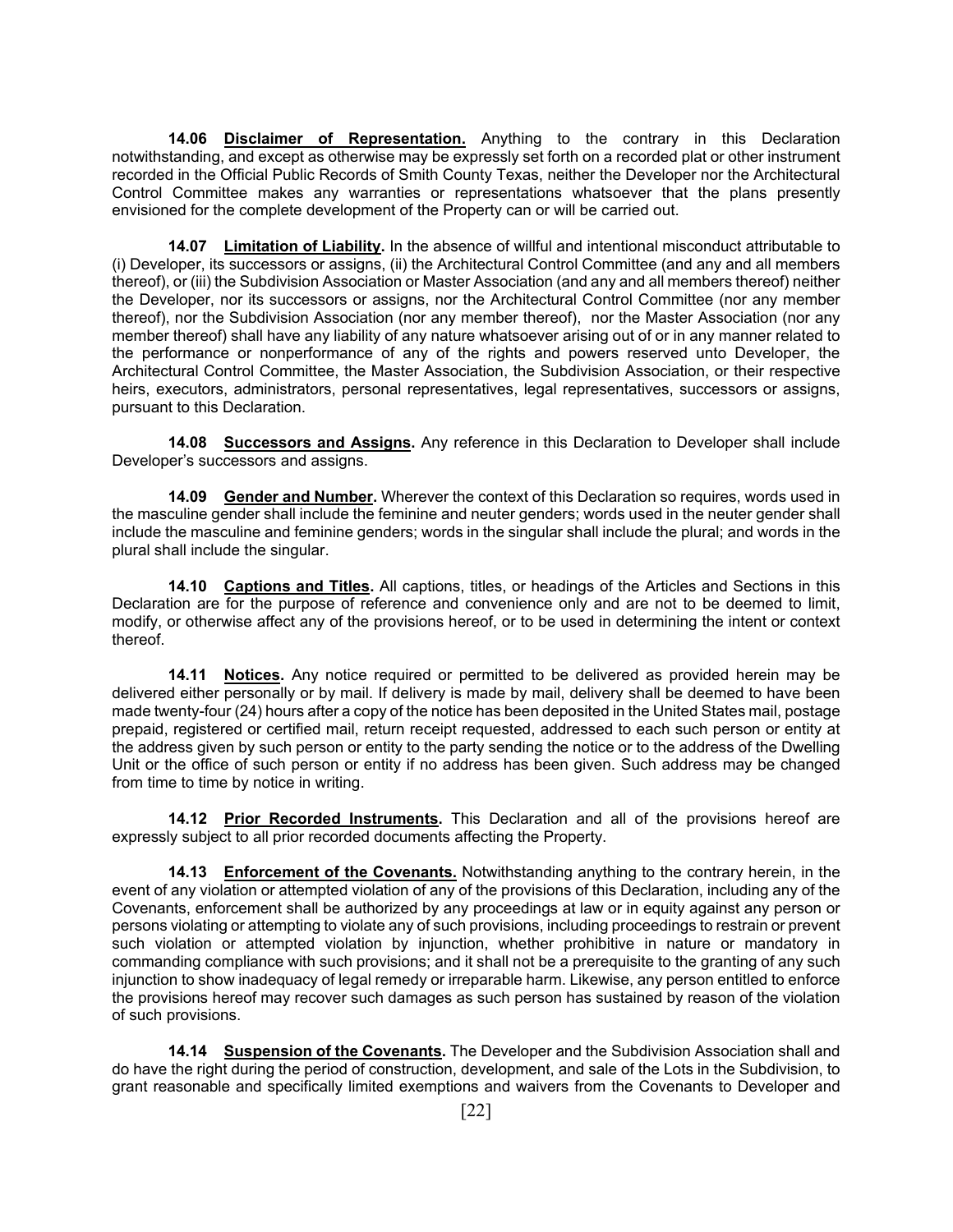any other developer or contractor. Any such exemptions or waivers shall be granted only upon specific written request, itemizing the exemption or waiver requested, the location thereof, the need therefor, and the anticipated duration thereof and any authorization and approval thereof shall be similarly itemized. No such exemption or waiver shall be broader in terms of activity, location, or time than is reasonably required.

**14.15 Non-Waiver.** Any failure or delay on the part of either the Developer, the Architectural Control Committee, the Master Association, the Subdivision Association, and/or any Owner (i) to exercise any right, remedy or duty under this Declaration, or (ii) to take any action to enforce the Covenants or the Declaration, with regard to anyone matter or situation or group of matters or situations in any manner covered by or arising out of the Covenants or Declaration shall not in any manner be deemed or construed to be a waiver of the same or any subsequent matter or situation or group of matters or situation arising hereunder. No forbearance of any type for any period of time by either the Developer, the Architectural Control Committee, the Master Association, the Subdivision Association, and/or any Owner shall be in any manner deemed or construed to be a waiver of any right, remedy or duty hereunder, but all such rights, remedies and duties shall continue in full force and effect as if no forbearance had occurred. All Owners by accepting a Deed to a Lot hereby expressly covenant, stipulate, acknowledge and agree that (i) he, she or it expressly waives the affirmative defense of waiver with respect to any violation of this Declaration, or any part hereof or covenant herein, and (ii) the affirmative defense of waiver as recognized under the laws of the State of Texas shall not be available to any Owner as a defense to the violation of this Declaration, or any part hereof or covenant herein.

**14.16 Liberal Interpretation.** This Declaration, and all of the covenants, conditions, assessments, charges, servitudes, liens, reservations, and easements, shall be liberally construed to effectuate the purposes of this Declaration.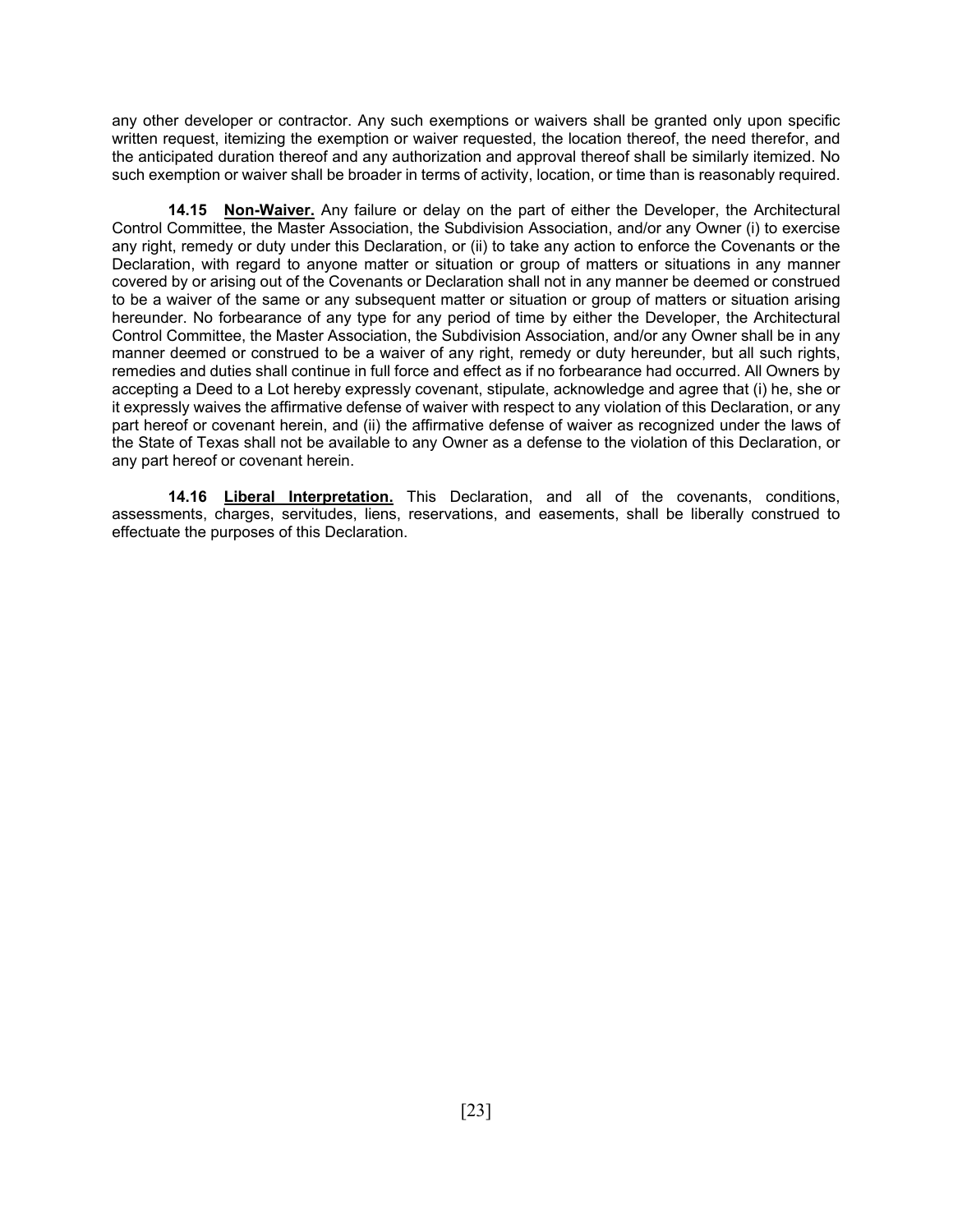WERNER-TAYLOR LAND & DEVELOPMENT, L.P., a Texas limited partnership

 By: WERNER-TAYLOR MANAGEMENT, LLC, a Texas limited liability company, Its General Partner

By:

MICHAEL WERNER, President

STATE OF TEXAS<br>§ § COUNTY OF SMITH §

This instrument was acknowledged before me on this \_\_\_\_\_ day of \_\_\_\_\_\_\_\_\_\_\_\_\_\_\_, 2016 by MICHAEL WERNER, President of WERNER-TAYLOR MANAGEMENT, LLC, a Texas limited liability company, General Partner of WERNER-TAYLOR LAND & DEVELOPMENT, L.P., a Texas limited partnership, on behalf of said limited partnership.

NOTARY PUBLIC, STATE OF TEXAS

WHEN RECORDED RETURN TO:

Mr. Michael J. Werner Werner-Taylor Land & Development, L.P. 7266 Crosswater Tyler, Texas 75703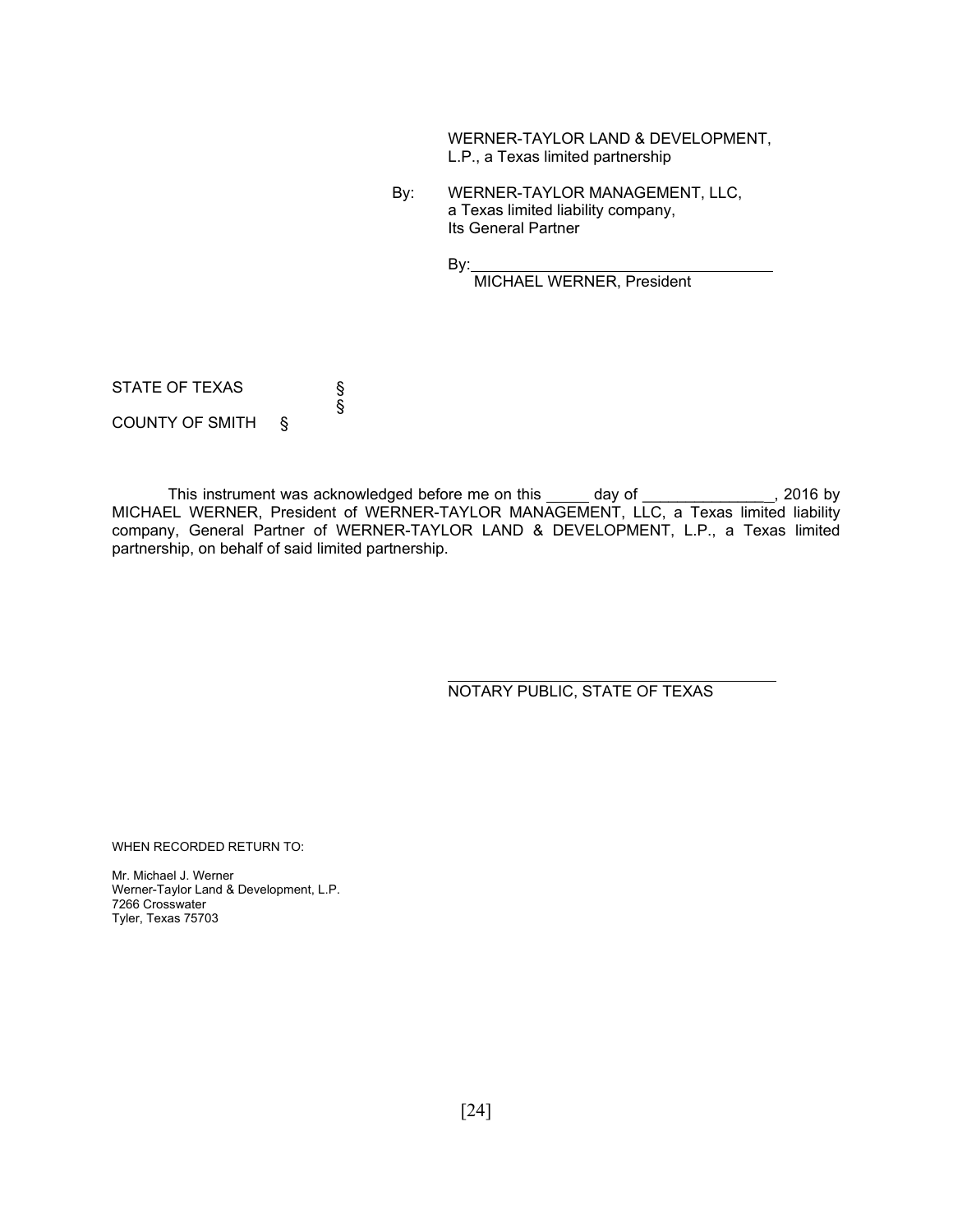#### **EXHIBIT "B"**

#### **DEFINITIONS**

The following words, phrases or terms used in this Declaration shall have the following meanings:

**"Architectural Control Committee"** shall mean the Developer or such other person, persons or entity who shall be named to serve by Developer in conjunction with or as the successor to Developer, provided, however, that such change shall not be effective for purposes of these Covenants until a statement of such change has been duly recorded by the Developer, or Developer's successors or assigns, in the Official Public Records of Smith County, Texas. The Developer, or Developer's successors or assigns, shall have the right at any time to change the number of members comprising the Architectural Control Committee and the persons forming the membership of the Architectural Control Committee at the sole discretion of said Developer, or Developer's successors or assigns, by the filing for record in the Official Public Records of Smith County, Texas of a statement to such effect as provided herein.

**"Assessable Property"** shall, mean each part or portion of the Property and the Permanent Improvements located thereon.

**"Assessment"** means any general or special assessment at any time imposed by the Association as provided in Article X of the Declaration.

**'Assessment Lien"** shall mean the lien created and imposed against any part of the Property by Article VI of this Declaration.

**"Board"** means the Board of Directors of the Association.

**"Common Area Property"** shall mean that portion of the Property that shall be owned by the Subdivision Association for the benefit of all of the Owners of the real property located within the Property.

**"Cross Gate Design Guidelines"** shall mean a written instrument adopted by the Architectural Control Committee used to establish design criteria for Permanent Improvements.

**"Covenants"** shall mean the covenants, conditions, assessments, charges, servitudes, liens, reservations and easements set forth herein.

**"Developer"** shall mean Werner-Taylor Land & Development, L.P., a Texas limited partnership, and its successors or assigns of any or all rights and powers hereunder, but with respect to any such successor or assignee (i) such successor or assignee shall not be deemed to be a "Developer" unless such successor or assignee is designated as such pursuant to a written instrument signed by Developer, which written instrument shall be filed of record in the Official Public Records of Smith County, Texas, and (ii) such successor or assignee shall only have those rights and powers of Developer that are specifically assigned to such successor or assignee pursuant to such written instrument.

**"Declaration"** shall mean this Declaration of Covenants, Conditions, Assessments, Charges, Servitudes, Liens, Reservations and Easements as amended or supplemented from time to time as herein provided.

**"Deed"** shall mean a deed or other instrument conveying the fee simple title to all or any portion of the Property.

 **"Developer Land"** shall mean all property owned by Developer within the Property.